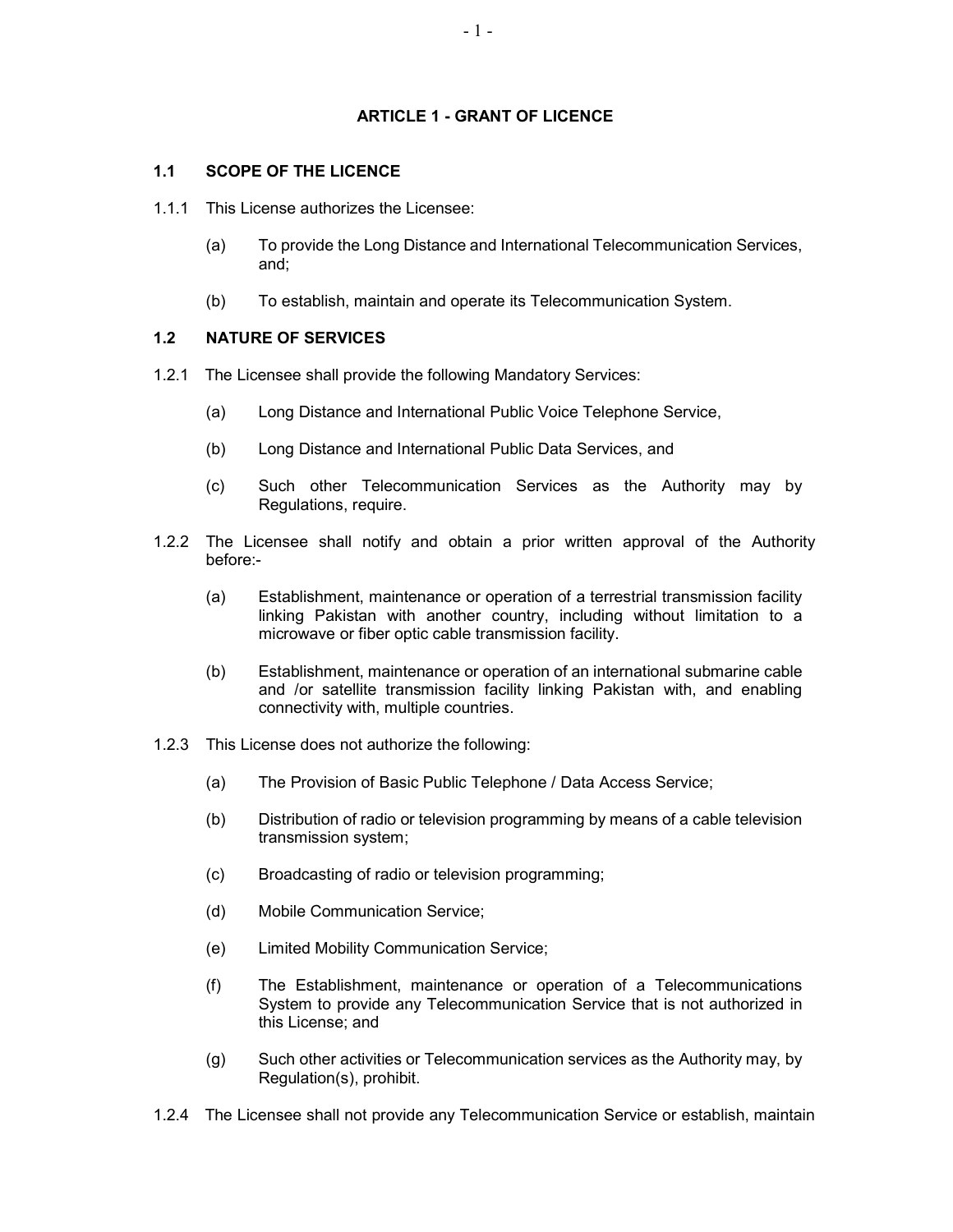or operate any Telecommunication System that is not authorized in this License, except pursuant to a separate license or other proper authorization from the Authority.

- 1.2.5 The Licensee shall notify and obtain a prior written approval of the Authority at the time that the Licensee begins to offer a new category of Licensed Services not previously offered by the Licensee. In its notice, the Licensee shall describe the new category of Licensed Services and the expected date that they will begin to be offered commercially by the Licensee. The Authority shall grant or withhold its approval or reject in accordance with applicable policy, time being in force.
- 1.2.6 Upon being informed by the Authority that an Operator's license from the Authority to provide a Telecommunication Service or to establish, maintain and operate a Telecommunication System, is suspended or terminated, the Licensee shall as promptly as practical in the circumstances, disconnect its Telecommunication System from the Telecommunication System of that Operator, and discontinue using the Telecommunication Service of that Operator, until such time as the Authority informs the Licensee that the Operator's license from the Authority is restored or renewed.
- 1.2.7 For greater certainty, a Licensee that implements carrier pre selection or call- by-call routing with PTCL, is authorized under this License to provide Public Voice Telephone and Data Services that, if such services were provided by PTCL, would constitute NWD calls as specified in PTCL's all routing tables. An NWD call is, in general, a domestic call to a geographic telephone number where the origin and the destination of the call are not in the same Local Calling Area.
- 1.2.8 The Licensee is not authorized under this License to directly connect its transmission facility to the terminal equipment at a customer location in order to provide the customer with Long Distance and International Public Voice Telephone and Data Services. However, the Licensee is authorized under this License to directly connect the Licensee's transmission facility with terminal equipment at a customer location in order to provide the customer with a Private Circuit between the customer's location in Pakistan and another location of the customer that is located (a) more than 15 kilometers from the first location, (b) in a different Telecom Region from the first location, or (c) outside Pakistan. For greater certainty, the Licensee shall not authorize or permit a customer to use, whether directly or indirectly, a Private Circuit to access the Public Switched Network inside or outside Pakistan, unless the prior approval of the Authority is obtained.
- 1.2.9 For greater certainty, where the Licensee provides prepaid Long Distance and International Public Voice Telephone and Data Services that are accessed by the customer dialing a 800 or other similar non-geographic number, the Licensee may terminate the call on behalf of the customer at any location in Pakistan.
- 1.2.10 Notwithstanding sections 1.1.3(d), the Licensee is permitted to provide GMPCS Service, provided that the Licensee first obtains authorization from the Authority to provide such GMPCS Service, and provided further that the Licensee complies with such terms and conditions as the Authority may decide, including but not limited to fulfilling National Security requirements.

#### 1.3 EFFECTIVE DATE AND TERM OF THE LICENCE

1.3.1 This License shall come into force on the Effective Date and shall be valid for a term of 20 (twenty) years. At the expiration of term, this License may be renewed for any further term. If the Authority decides not to renew this license by a similar or another lesser term, then a written notice must be served to the Licensee before the expiration of the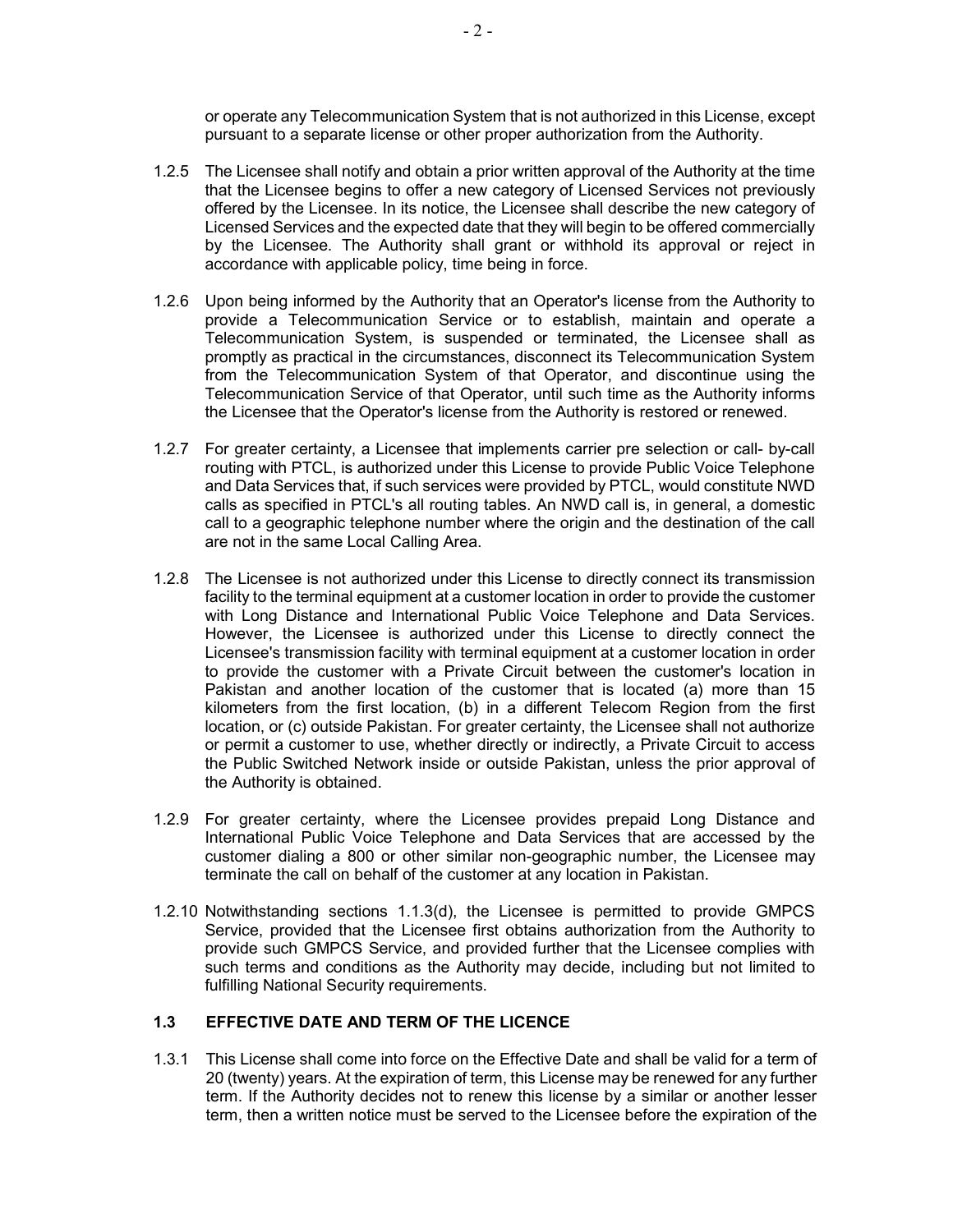initial term, inline with Pakistan Telecommunication Rules, 2000.

- 1.3.2 If the Licensee wishes to renew the License at the expiration of the initial term, it shall submit to the Authority a written request to renew the License at least 30 months prior to the expiration of the initial term.
- 1.3.3 Within 06 months after the receipt of the Licensee's notice pursuant to clause 3.2 the Authority shall either:
	- (a) Renew the License on such terms and conditions as are consistent with the policy of the Federal Government at that time, to come into effect at the conclusion of the initial term, or
	- (b) Give a written notice to the Licensee stating that the Authority may not renew the License and provide reasons thereof, which may include the Licensee's repeated, grave or continuing violations of the terms and conditions of this License, the Act, Rules or Regulations during the initial term of the License. The Licensee shall be given 60 days to make written representations in response to the Authority's show cause notice. Within 30 days after the conclusion of such 60 day period, the Authority shall hold a hearing at which the Licensee may make representations in response the Authority's show cause notice. The Licensee may, as part of its representations, indicate the further license conditions it is prepared to accept to reduce the likelihood of continued or further violations of the terms and conditions of this License, the Act, Rules or Regulations. Following such hearing, the Authority shall, within 15 days, give its determination either:
		- (i) That the Authority has determined not to renew the License at the expiration of the initial term, and provide its reasons for making such a determination, or
		- (ii) To renew the License on such terms and conditions as are consistent with the policy of the Federal Government at that time, to come into effect at the conclusion of the initial term, or
		- (iii) To renew the License on such terms and conditions as are consistent with the policy of the Federal Government at that time, to come into effect at the conclusion of the initial term, and including such additional terms as the Authority considers appropriate to reduce the likelihood of continued or further violations of the terms and conditions of this License, the Act, Rules or Regulations.
- 1.3.4 Within 30 days after receiving notice of the Authority's determination to renew the License pursuant to section 3.3(b) (iii), the Licensee shall notify the Authority either accepting or rejecting the renewal. If the Licensee fails to notify the Authority within the 30 days period, or if the Licensee notifies the Authority rejecting the renewal, this License shall expire at the conclusion of the initial term. If the Licensee notifies the Authority accepting the renewal, this License shall expire at the conclusion of the initial term and the renewed license shall take effect thereafter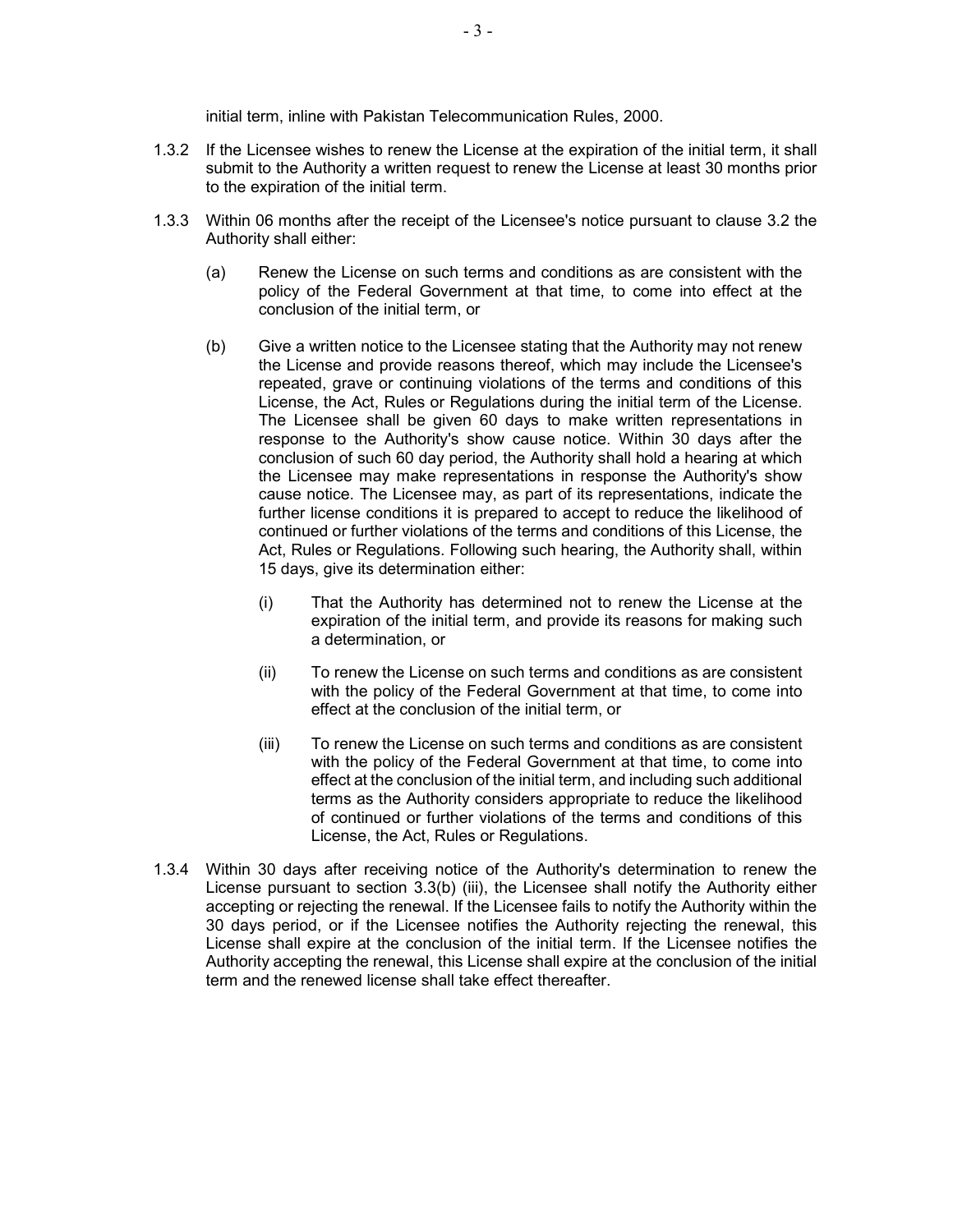# ARTICLE 2 - RIGHTS OF THE LICENSEE

# 2.1 NUMBERS AND SHORT CODES

2.1.1 The Licensee has the right to request non-geographic numbers, as well as applicable short codes, in accordance with the national numbering plan developed by the Authority, for use in the provision of the Licensed Services.

# 2.2 INTERNATIONAL FACILITIES

2.2.1. The Licensee has the right to obtain access to submarine cable systems, subject to reaching agreement with the operators of such systems, and to install earth stations for use with space station transmission facilities orbiting the earth space, subject to reaching agreement with the operators of such facilities. The Licensee shall seek a prior approval of the Authority for such agreements, including but not limited to fulfilling National Security requirements.

# 2.3 NO IMMEDIATE REQUIREMENTS TO PROVIDE CERTAIN SERVICES

2.3.1. If the Authority determines, pursuant to the Rules, that a Licensee possesses SMP in a relevant market, the Licensee shall comply with orders of the Authority that are intended to promote competition in respect of that relevant market or markets ancillary thereto, including without limitation orders to provide access to its ducts, poles, towers, space and collocation in switching centers or other similar facilities for use by other Operators.

# 2.4 NUMBER PORTABILITY

2.4.1. The Licensee is not required to make available number portability (for nongeographic numbers) to its customers or other Operators unless and until the Authority, by Regulation, so requires.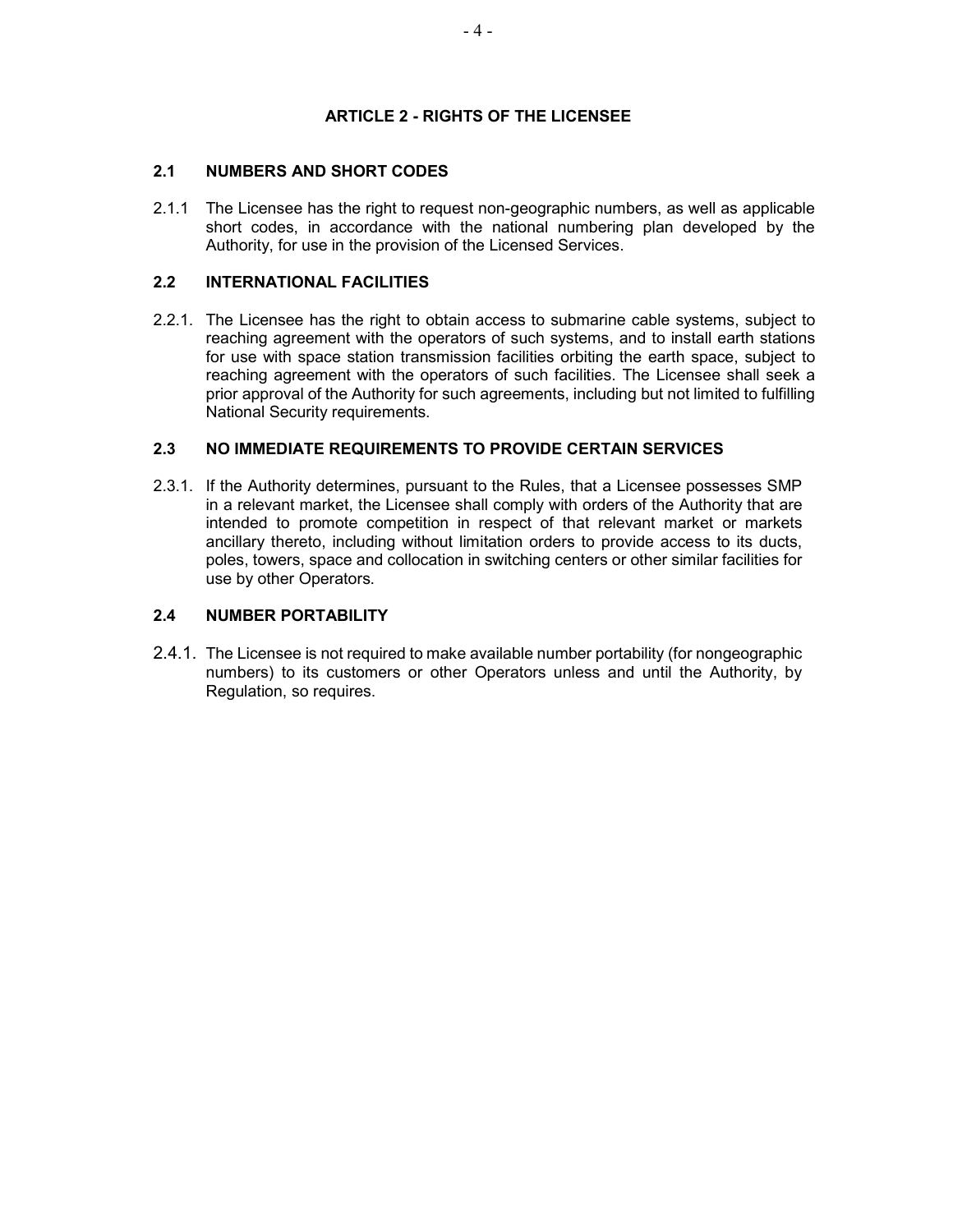### ARTICLES 3 - OBLIGATIONS OF THE LICENSEE

# 3.1 COMPLIANCE WITH LAW

- 3.1.1. This License is subject to the terms and conditions contained herein and to the Act, Rules, Policies and Regulations respectively. In the event of any conflict or inconsistency between the provisions of this License, and the provisions of the Act, Rules, Policies or Regulations, the provisions of the Act, Rules, Policies and Regulations shall prevail.
- 3.1.2. The Licensee shall establish, maintain and operate its Licensed System to provide the Licensed Services, in compliance with the laws of Pakistan.
- 3.1.3. The Licensee shall at all times cooperate with the Authority and its authorized representatives in the exercise of the powers, functions and responsibilities assigned to the Authority under the Act. The Licensee shall comply with all orders, determinations, directions and decisions of the Authority.
- 3.1.4. The Licensee shall not enter into any contract, agreement or other arrangement which is, in any way, inconsistent with any obligations of this License or requirements placed upon the Licensee under this License, the Act, Policies, the Rules or the Regulations. Any such contract agreement or other arrangement shall, to that extent, be void.

### 3.2 NETWORK ROLLOUT OBLIGATIONS

- 3.2.1 The Licensee shall establish and maintain Point of Presence/ Switching Offices in any of Telecom Region that shall be capable to handle all necessary National Security requirements, detailed at paragraph 6.3 and 6.7 prior to commercial commencement of Licensed Services.
- 3.2.2 The Licensee shall establish at least one Network Connection Point (NCP) in each Telecom Region and commence the provision of Mandatory Services in such Telecom Regions within timelines as specified below:-

| S.<br>No. | <b>Deadline</b><br>(Months from Effective Date) | <b>Network Rollout Obligation</b><br>- NCP |
|-----------|-------------------------------------------------|--------------------------------------------|
| а.        | Twelve (12) Months                              | Any of Five (05) Telecom<br>Regions        |
| b.        | Twenty Four (24) Months                         | Any of Ten (10) Telecom<br>Regions         |
| c.        | Thirty Six (36) Months                          | All Telecom Regions                        |

- 3.2.3 The Licensee shall maintain all such NCPs with appropriate functionality and adequate capacity in all such Telecom Regions for the term of this License.
- 3.2.4 By not later than the deadline indicated below, the Licensee shall own, as part of its Telecommunication System, the following proportion of the transmission facilities located in Pakistan that connect Licensee's Point of Presence/ Switching Offices in Pakistan to the NCP referred to in clause 3.2.2.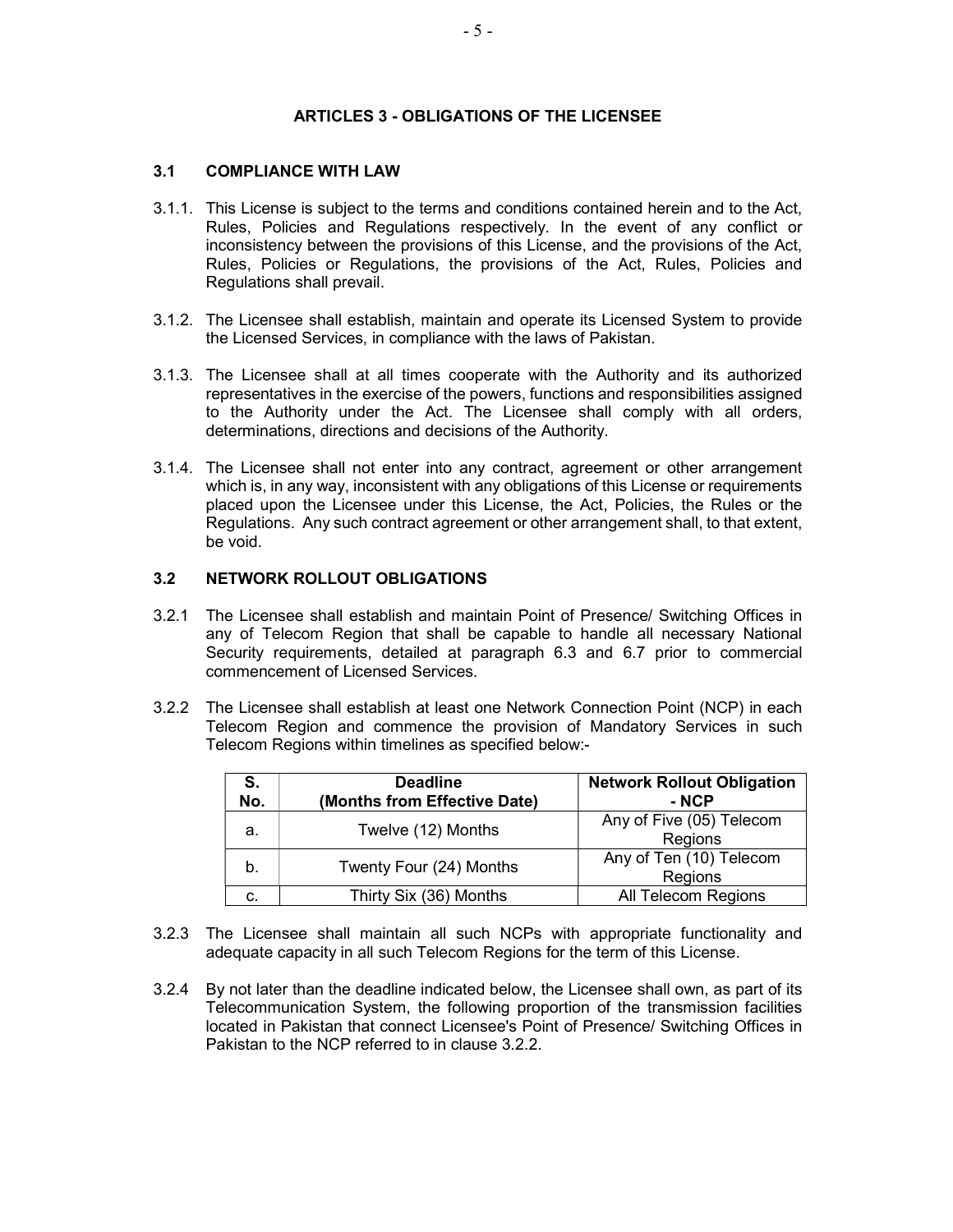| S.<br>No. | <b>Deadline</b><br>(Months from Effective Date) | <b>Minimal Ownership</b> |
|-----------|-------------------------------------------------|--------------------------|
| а.        | 10                                              | 10%                      |
| b.        | 24                                              | 30%                      |
| c.        | 36                                              | 50%                      |

- 3.2.5 In performing the calculations to determine compliance with the requirements of clause 3.2.4, the following factors shall apply:
	- (a) A lease of transmission facilities from another party or a lease of dedicated transmission capacity on the transmission facilities of another party shall be considered equivalent to ownership if the lease is five years or more excluding mandatory Network Rollout requirements as specified in clause 3.2.6(a) of this License.
	- (b) Only transmission facilities between Licensee Point of Presence/ Switching Offices, and between Licensee Point of Presence/ Switching Offices and the Network Connection Points referred to in clause 3.2.1 and 3.2.2 of this License, shall be considered.
	- (c) Transmission facilities shall be measured by multiplying the number of kilometers of each circuit by the number of megabits/second of transmission capacity of the circuit, as installed by the Licensee at the time that the measurement takes place.
	- (d) Dark fiber transmission capacity shall be measured by determining the maximum potential transmission capacity using commercially widely used terminating equipment. Dark fiber transmission capacity shall only be considered to a maximum of 50% of the transmission capacity of all of the Licensee's transmission facilities.
	- (e) The calculation shall be performed during the last month of the relevant time period.
- 3.2.6 Licensee shall be under an obligation for following roll out based on the description in the Licensee's application for this License previously submitted to the Authority and at a level of quality and reliability that is consistent with international industry best practices:-
	- (a) For Licensees whose Technical and Financial Plan is Terrestrial Based (Fiber Optic and Microwave). The Licensee shall establish, maintain and operate its own (lease of any kind shall not be equivalent to ownership for the purpose of this clause) exclusive Long Distance optical fiber cable network for backhaul connectivity (including connectivity to Telecom Towers) covering atleast a total length of 1500 kms (irrespective of number of pairs in Fiber cable laid) of geographic area within Pakistan within six (06) years from the Effective Date.

| <b>S. No.</b> | <b>Deadline</b><br>(Month from Effective Date) | <b>Minimal Optical Fiber</b><br><b>Cable Deployment</b><br>(Kms) |
|---------------|------------------------------------------------|------------------------------------------------------------------|
|               | 24                                             | 300                                                              |
| ΪÏ            | 36                                             | 600                                                              |
| 'iii)         | 48                                             | 900                                                              |
| ïv)           | 60                                             | 1200                                                             |
| v             | 72                                             | 1500                                                             |
| Total         |                                                | 1500 (After 06 years)                                            |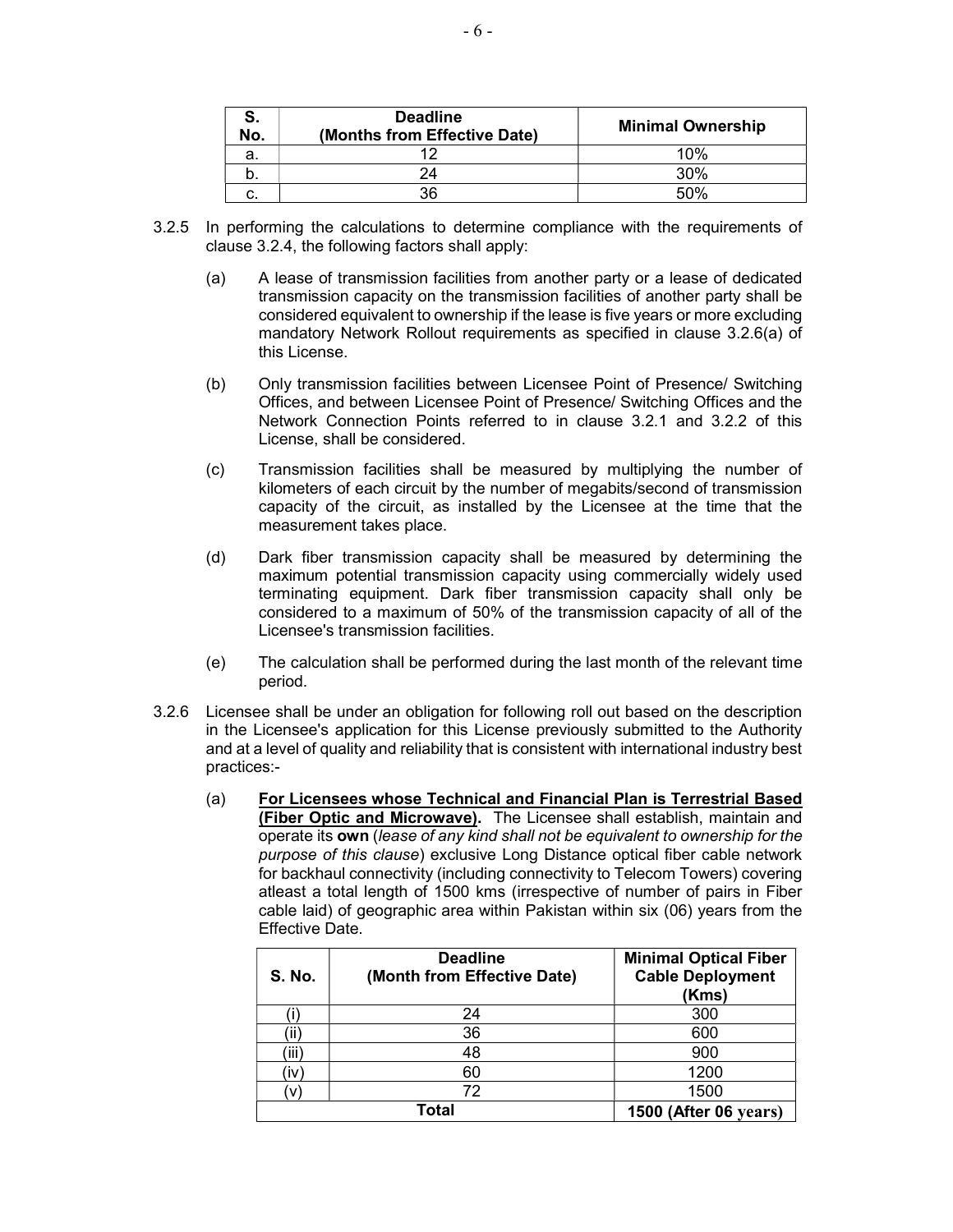# (b) For Licensees whose Technical and Financial Plan is only Satellite Based

- (i) The Licensee shall establish its own minimum of one (01) Gateway Earth Station(s) anywhere within Pakistan (lease of any kind shall not be equivalent to ownership for the purpose of this clause) for exclusive Long Distance satellite network within two (02) years from the Effective Date. Thereafter, the Licensee shall maintain Gateway Earth Station(s) with appropriate functionality and adequate capacity in accordance with the applicable policy of the Federal Government, time being in force, and considering the fulfillment of technical and National Security requirements for entire term of this License.
- (ii) Licensee shall satisfy the Authority by evidencing that it has established, maintained and operated the Licensed System and provided Licensed Services at a level of quality and reliability that is consistent with international industry best practices and in compliance with ITU Radio Regulations.
- (iii) Licensee shall seek prior approval of the Authority to establish, maintain and operate an Earth Station(s) within Pakistan, prior to its installation. Licensee shall be under an obligation to share, including but not limited to, all relevant technical details for the earth station(s) as and when required by the Authority. The Authority shall grant or withhold its approval or reject in accordance with applicable policy time being in force and considering the fulfillment of National Security requirements.
- 3.2.7 In addition to the sanctions available under the Act, if the Licensee fails to comply with any of the requirements of clause 3.2.1, 3.2.2 and 3.2.6 herein, the Authority may demand payment under any Performance Bank Guarantee (PBG) issued in favor of the Authority in connection with any such failure to comply by the Licensee. All funds received by the Authority shall be irrevocably forfeited to the Authority.
- 3.2.8 If the Authority receives notice or otherwise becomes aware that the PBG will expire, will not be renewed, or is otherwise at risk of not being honored, the Authority may demand payment under the PBG. The Authority shall hold the funds received thereby until such time as:-
	- (a) The Authority receives a replacement PBG that is acceptable to the Authority, or
	- (b) The Authority is satisfied that the licensee has met the performance requirements in clause 3.2.1, 3.2.2, and 3.2.6, in which event the Licensee shall be entitled to the return of funds from the Authority, or
	- (c) The Authority determines that the Licensee fails to comply with any of the requirements of clause 3.2.1, 3.2.2, 3.2.3, 3.2.4 or 3.2.6 herein, in which event the funds shall be irrevocably forfeited to the Authority.

# 3.3 SECURITY FOR PERFORMANCE

3.3.1 As continuing security for the performance of Licensee's obligations in clause 3.2.2, 3.2.4 and 3.2.6 herein, the Licensee shall deliver to the Authority phase-wise, as applicable, irrevocable Performance Bank Guarantee (PBG) acceptable to the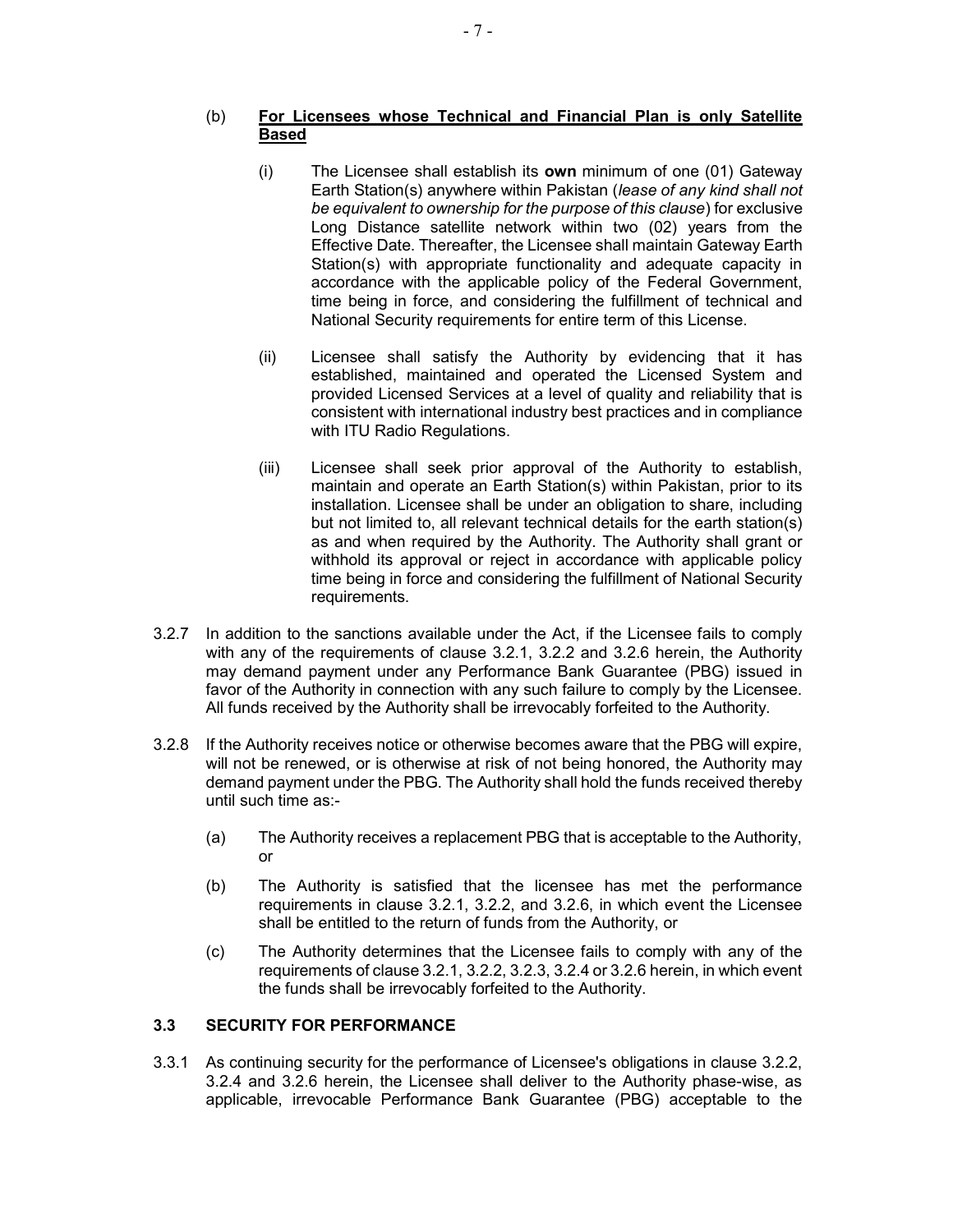Authority in the amount of US \$ 10 Million or its equivalent in Pakistan Rupees, in following manner:

| S. No. | <b>Deadline</b><br>(Month from<br><b>Effective</b><br>Date) | <b>PBG</b>     | <b>Roll Out Obligation</b><br><b>Requirements</b> |
|--------|-------------------------------------------------------------|----------------|---------------------------------------------------|
|        | 12 <sup>2</sup>                                             | US\$ 1 Million | clause 3.2.1                                      |
|        |                                                             | US\$ 1 Million | clause 3.2.2 (a)                                  |
| ii.    | 24                                                          | US\$ 1 Million | clause 3.2.2 (b)                                  |
|        |                                                             | US\$ 2 Million | clause 3.2.6 (a)(i)                               |
| iii.   | 36                                                          | US\$ 1 Million | clause 3.2.2 (c)                                  |
|        |                                                             | US\$ 1 Million | clause 3.2.6 (a)(ii)                              |
| iv.    | 48                                                          | US\$ 1 Million | clause $3.2.6$ (a)(iii)                           |
| ν.     | 60                                                          | US\$ 1 Million | clause $3.2.6$ (a)(iv)                            |
| vi.    | 72                                                          | US\$ 1 Million | clause $3.2.6$ (a)(v)                             |
| Total  |                                                             |                | US\$ 10 Million                                   |

(a) Licensee falling within Category of 3.2.6(a) i.e. Terrestrial Based Proposals

(b) Licensee falling within Category of 3.2.6(b) i.e. Satellite Based Proposals

| <b>S. No.</b> | <b>Deadline</b><br>(Month from<br><b>Effective Date)</b> | <b>PBG</b>     | <b>Roll Out Obligation</b><br><b>Requirements</b> |
|---------------|----------------------------------------------------------|----------------|---------------------------------------------------|
|               | 12                                                       | US\$ 1 Million | clause 3.2.1                                      |
|               |                                                          | US\$ 1 Million | clause 3.2.2 (a)                                  |
| ii.           | 24                                                       | US\$ 1 Million | clause 3.2.2 (b)                                  |
|               |                                                          | US\$ 1 Million | clause 3.2.6 (b)(i)                               |
| iii.          | 36                                                       | US\$ 1 Million | clause 3.2.2 (c)                                  |
| iv.           | 60                                                       | US\$ 5 Million | clause $3.2.6$ (b)(ii)                            |
| Total         |                                                          |                | <b>US\$ 10 Million</b>                            |

3.3.2 Prior to the end of deadline(s) from the Effective Date mentioned in table at clause 3.2.6, the Licensee shall be entitled to release the irrevocable PBG against the respective mentioned Network Rollout Obligation(s), provided the Authority receives evidence, satisfactory to the Authority, that the Licensee has met the rollout obligation performance requirements.

### 3.4 ACCESS PROMOTION CONTRIBUTION

- 3.4.1 The sharing of revenues from incoming International calls, between operators shall be determined through a formula specified by the Authority from time to time, in accordance with the Access Promotion Contribution Rules, and with which the Licensee shall comply.
- 3.4.2 The APC derived from the formula would be reviewed.
- 3.4.3 The APC shall be the PTA approved Total Accounting Rate (TAR) minus LDI share which shall not be changed without prior written approval of the Authority.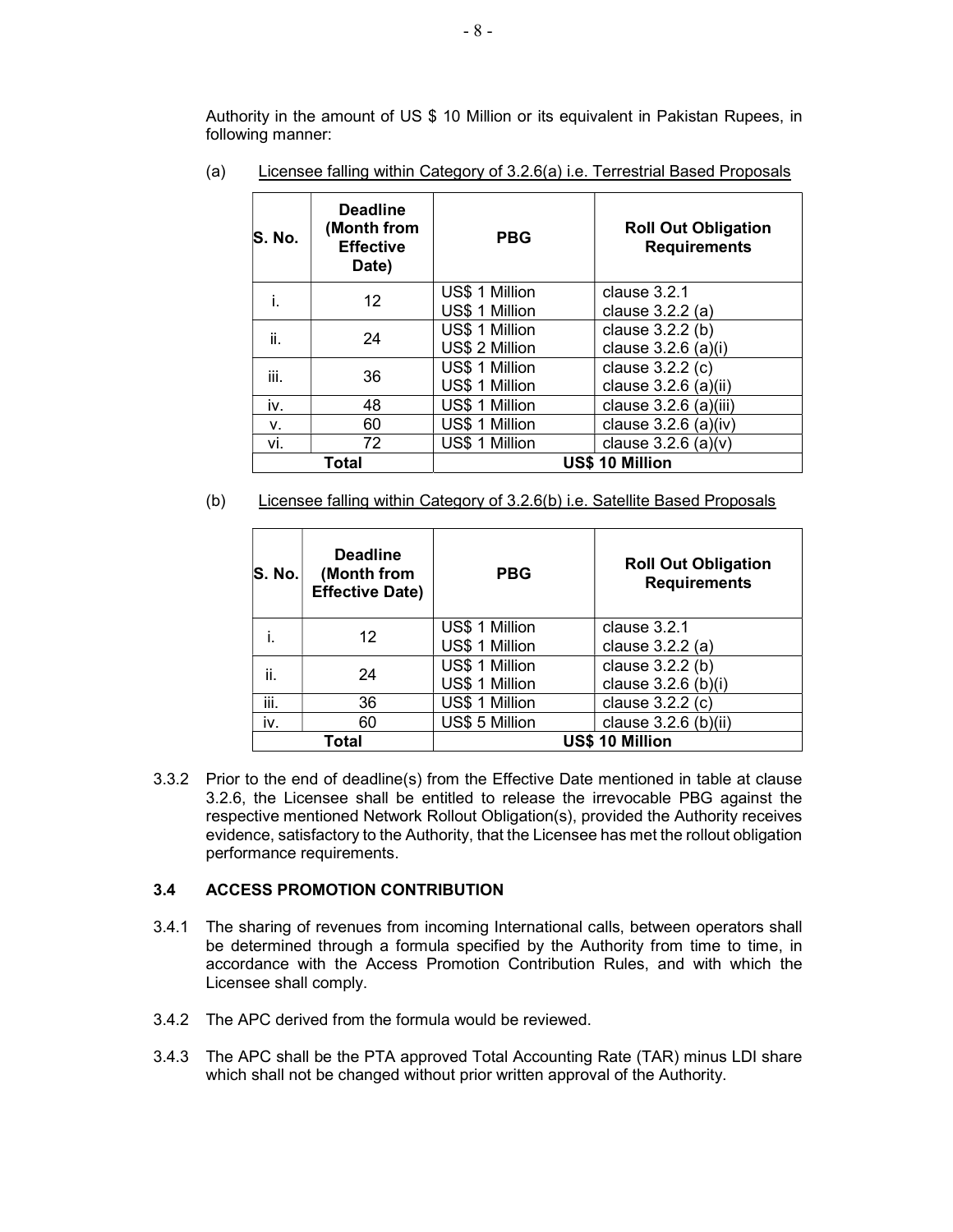### 3.5 ALTERATION OF NETWORK AND CHANGES TO NETWORK

- 3.5.1 The Licensee shall, within such reasonable time and in such manner as may be directed by the Authority, and at its own expense, alter the course, depth, position or mode of attachment of any apparatus forming part of Licensed System in order to comply with the requirements of law or any applicable policy.
- 3.5.2 The Licensee must give adequate notice of any changes in the specification or performance of any part of the Licensed System which would require changes to apparatus or systems attached to or interconnected with the Licensed System or which would have the effect of making such connections inoperable. All such changes shall be approved by the Authority. Changes must be published in a reasonable manner and time scale approved by the Authority.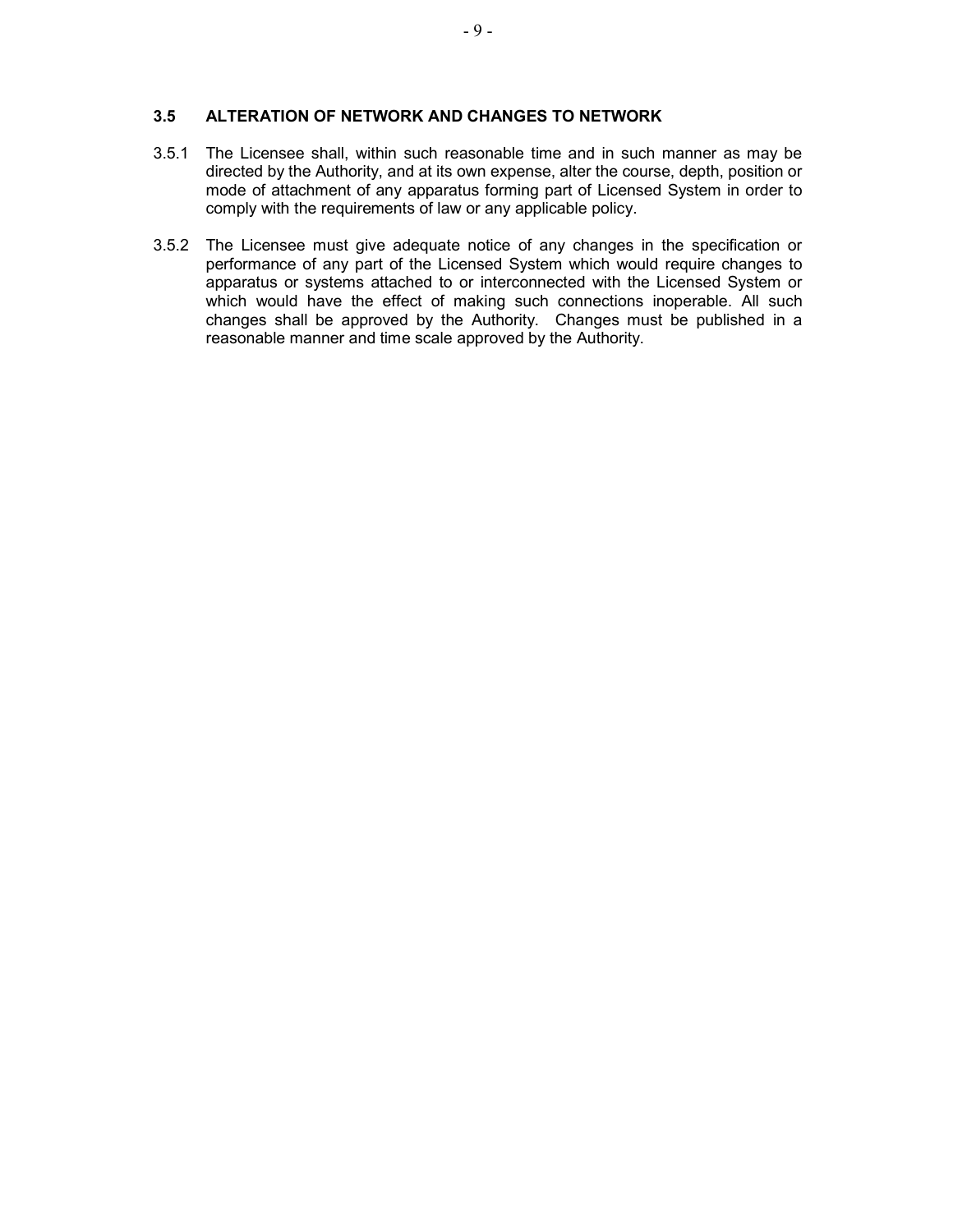### ARTICLE 4 – FEES AND CONTRIBUTIONS

### 4.1 PAYMENT OF FEES

- 4.1.1. The Licensee shall pay the following initial fees to the Authority prior to the Effective Date:
	- (a) As Initial License Fees (ILF), US \$ 500,000/- or its equivalent in Pakistan Rupees, and
	- (b) As Initial Spectrum Fees (ISF) (if any, determined by the competent Authority).
- 4.1.2. The Licensee shall pay the following annual regulatory fees to the Authority:
	- (a) Annual License Fee (ALF) to the Authority in an amount equivalent to 0.5% of the Licensee's Annual Gross Revenue from Licensed Services for the relevant Financial Year, minus inter-operator costs and related PTA/FAB mandated payments. In the case of PTA/FAB mandated payments including contributions, this deduction will be allowed only if these amounts have actually been paid and not on an accrual basis. However, payment of ILF and ISF, any amount paid/payable to foreign carriers, collection charges, Late Payment Additional Fee, penalties and other expenses imposed by the Authority, if any, shall not be deducted from the Gross Revenue.
	- (b) The amount of the annual fees referred to in Appendix 1 annexed hereto, and
	- (c) The Licensee shall pay the amount for all the number(s) allocated to it, in accordance with Numbering Allocation and Administration Regulations issued by the Authority from time to time.
- 4.1.3. The Licensee shall pay an Annual Research and Development (R&D) Fund Contribution, an amount equivalent to 0.5% of the Licensee's Gross Revenue from Licensed Services for the relevant Financial Year, minus inter-operator costs and related PTA / FAB mandated payments. In the case of PTA/FAB mandated payments including contributions, this deduction will be allowed only if these amounts have actually been paid and not on an accrual basis. However, payment of ILF and ISF, any amount paid/payable to foreign carriers, collection charges, Late Payment Additional Fee, penalties and other expenses imposed by the Authority, if any, shall not be deducted from the Gross Revenue.
- 4.1.4. R&D Fund Contribution shall be deposited in designated Public Accounts.
- 4.1.5. The Licensee shall pay a Universal Service Fund (USF) Contribution, an amount equivalent to 1.5% of the Licensee's Annual Gross Revenue from Licensed Services for the relevant Financial Year, minus inter-operator costs and related PTA/FAB mandated payments. In the case of PTA/FAB mandated payments including contributions, this deduction will be allowed only if these amounts have actually been paid and not on an accrual basis. However, payment of ILF and ISF, any amount paid/payable to foreign carriers, collection charges, Late Payment Additional Fee, penalties and other expenses imposed by the Authority, if any shall not be deducted from the Gross Revenue.
- 4.1.6. The Licensee shall be eligible to apply for subsidy from the Universal Service Fund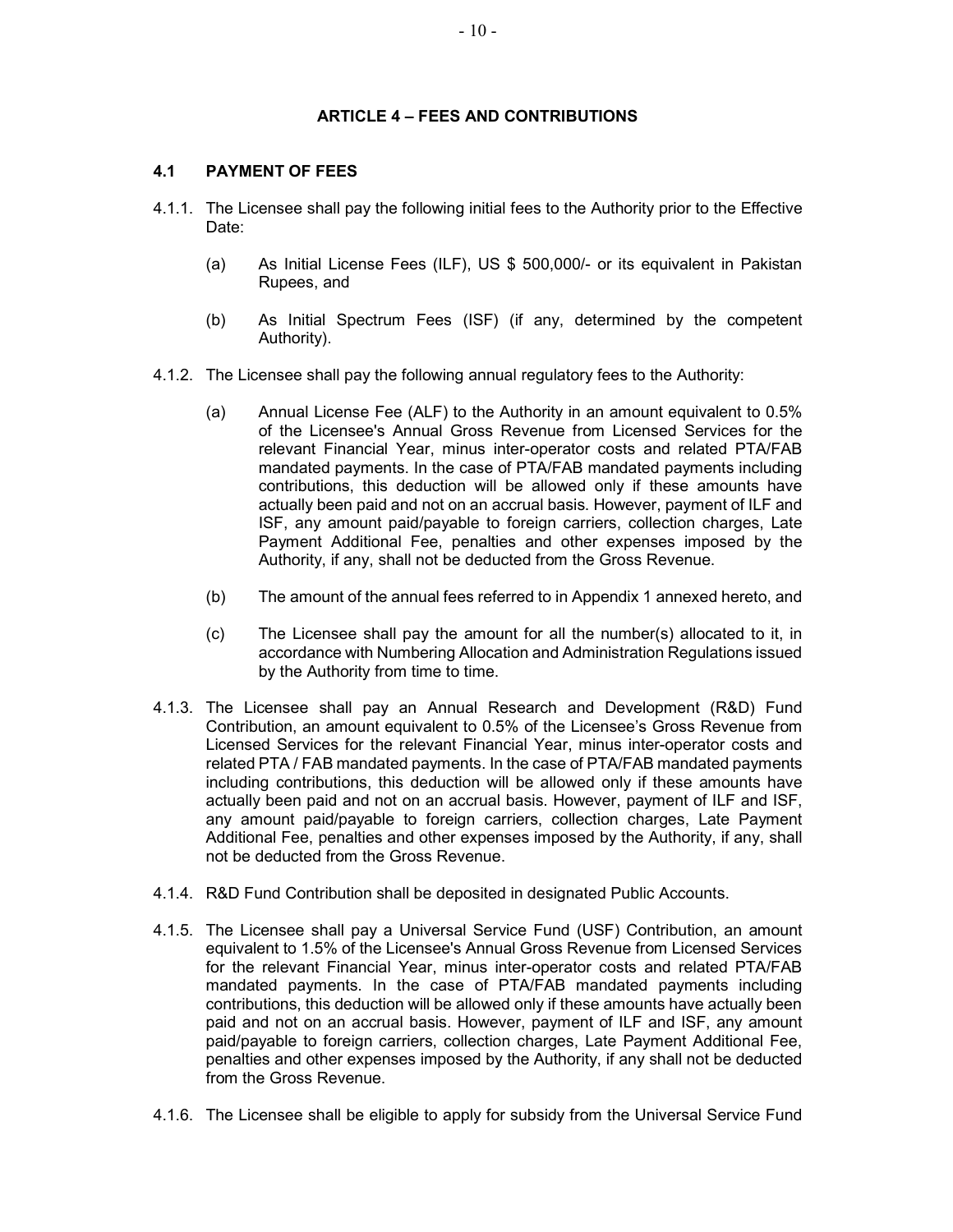in order to cover rural, unserved and underserved areas as per Rules/ Policies / Regulations, to be notified from time to time, for utilization of Universal Service Fund.

- 4.1.7. USF Contribution shall be deposited in designated Pubic Accounts.
- 4.1.8. In addition to the fees payable hereunder, the Licensee shall pay to the Authority all fees required to be paid under the Act, Rules and Regulations.

#### 4.2 GENERAL CONDITIONS CONCERNING FEES AND CONTRIBUTIONS

- 4.2.1. The Licensee shall pay all annual fees to the Authority within 120 days of the end of the Financial Year to which such fees relate.
- 4.2.2. In addition to any other remedies available to the Authority, late payment of any amounts due under this License, including the Initial License Fee, Initial Spectrum Fee and all regulatory fees, contributions and charges under clause 4.1, shall incur an additional fee calculated at the rate of 2% per month on the outstanding amount, for each month or part thereof from the due date until paid.
- 4.2.3. Further, the outstanding amount shall be recovered as arrears of land revenue in addition to any other penalties or remedies to which the Licensee may be liable under the Act, Rules, Regulations and terms and conditions of this License.
- 4.2.4. The Licensee shall annually submit to the Authority its annual audited financial statements, auditors' certificate, other information in the form and manner as may be required, to the satisfaction of Authority, in support of its calculations of all regulatory fees, contributions and charges payable pursuant to Article 4 of this License, within 120 days of the end of financial year to which such fee relate.
- 4.2.5. If the Licensee disputes any outstanding amounts due under this License as decided by the Authority, the Licensee shall either deposit 50% of the disputed amount in an escrow account opened by the Authority and on terms specified by the Authority or furnish unconditional and continuing bank guarantee, to the satisfaction of the Authority, in favor of the Authority equal to 50% of the disputed amount. Upon resolution of dispute, the amount deposited in escrow account shall accordingly be paid to the Authority or refunded to the Licensee along with bank profit accrued thereon during the period amount deposited in escrow account. In case of bank guarantee, the same shall accordingly be encashed or returned to the Licensee. Late Payment Additional Fee (LPAF) shall not apply to the extent of amount deposited in escrow account, however, in case of submission of Bank Guarantee, LPAF shall continue to apply on total outstanding dues from due date till date of payment.
- 4.2.6. This License shall be suspended / terminated in accordance with the law or Rules or Regulations, in case the Licensee fails to make the payment of any outstanding dues i.e. annual fees, contributions, charges, late payment additional fee, penalties etc. on due dates.
- 4.2.7. Where the Licensee is required, under the License, to make any payment to the Authority that is denominated in a currency other than Pakistan Rupees, the Licensee may make such payment in the equivalent amount of Pakistan Rupees. The rate of exchange for determining the equivalent amount of Pakistan Rupees shall be the TT selling rate of National Bank of Pakistan prevailing at the business day preceding the date of payment.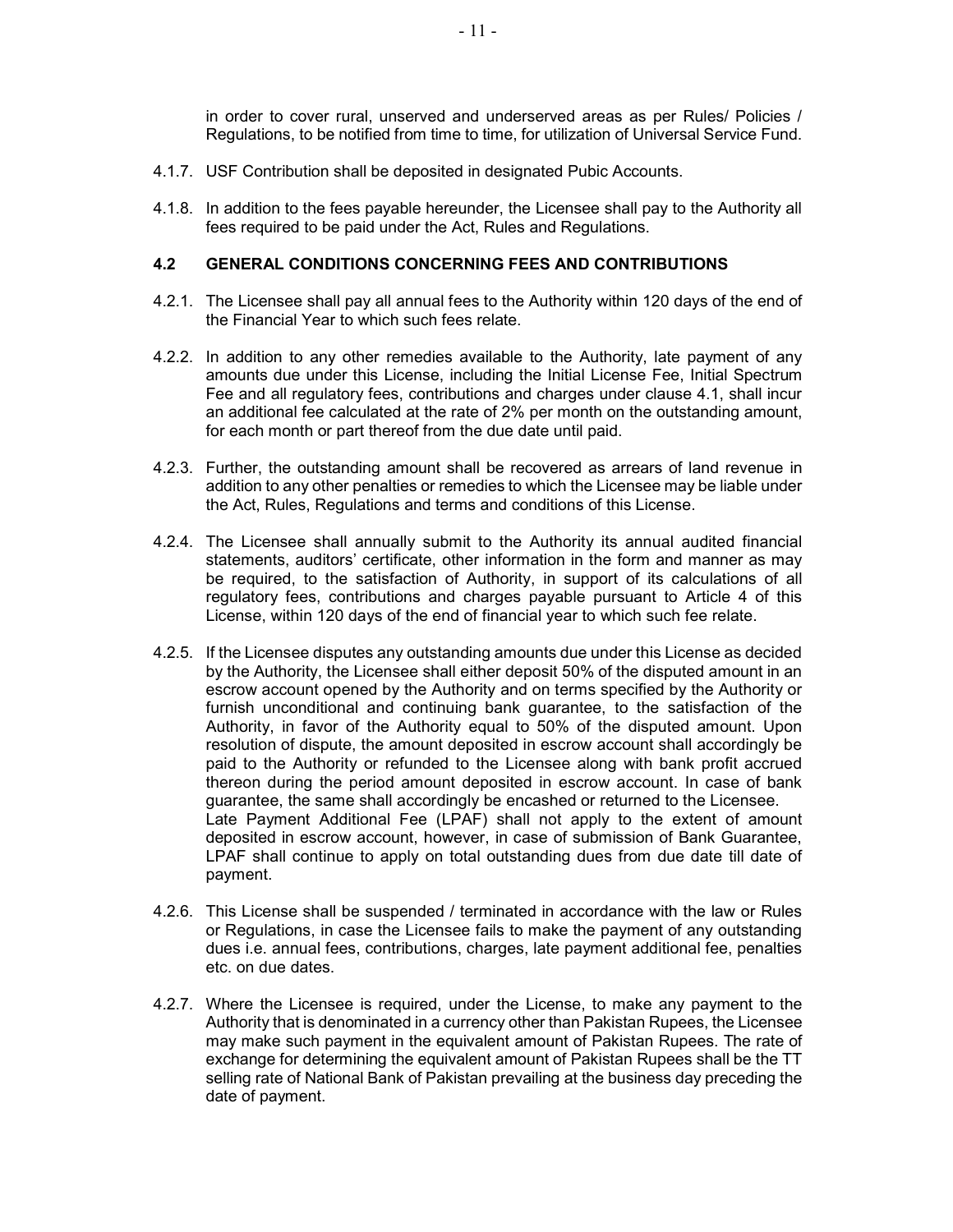# ARTICLES 5- RADIO FREQUENCY SPECTRUM

# 5.1 RADIO FREQUENCY SPECTRUM ASSIGNED TO THE LICENSEE

- 5.1.1. From the Effective Date, the radio frequency spectrum described in Appendix 1 is assigned to the Licensee. In relation to the radio frequency spectrum so assigned to the Licensee, the Licensee shall comply with the terms and conditions of this License, and any technical parameters, terms and conditions appearing in Appendix 1.
- 5.1.2. Notwithstanding section 1.3, the assignment of radio frequency spectrum to the Licensee shall terminate upon the expiry of a period of 20 years from the Effective Date, unless earlier terminated pursuant to this license or pursuant to the requirements of law. Upon termination of the assignment, neither the Board nor the Authority shall be under an obligation to effect any extension.
- 5.1.3. Upon the expiry of the period of 20 years referred to in clause 5.1.2, the assignment of radio frequency spectrum to the Licensee may be extended for a period of time, and on such terms and conditions, as are consistent with the policy of the Federal Government at that time. However, neither the Board nor the Authority shall be under an obligation to effect such an extension.
- 5.1.4. Upon termination of the assignment to the Licensee of radio frequency spectrum, the licensee shall cease using any apparatus or device that emits or receives any radio communication in the band of that radio frequency spectrum, and shall cause its customers to discontinue using any such apparatus or device.

# 5.2 USE OF SPECTRUM

- 5.2.1. The Licensee shall comply with the following terms and conditions relating to radio frequency spectrum assigned to the Licensee:
	- (a) The Licensee shall report to the Board such information as the Board may require concerning the assigned radio frequency spectrum and its use.
	- (b) The Licensee shall only use the assigned radio frequency spectrum in its own operations, and it shall not lease, sub-license, allocate, assign by way of creating charge, mortgage or otherwise make available the use of the assigned radio frequency spectrum to another Operator, any other person including financial institution, except as may be permitted by the Authority.
	- (c) If, in the opinion of the Board, the Licensee is not efficiently using the full capacity of the assigned radio frequency spectrum, the Licensee shall, upon request of the Board, share use of assigned radio frequency spectrum with one or more other Operators designated by the Board on terms and conditions as the Board may designate. Where the assignment of radio frequency spectrum to the Licensee has occurred pursuant to an auction in which the Licensee paid in respect of initial fees hereunder and referred to in Appendix 1, more than the minimum reserved amount for the right to the assignment of the radio frequency spectrum, the Licensee will not be required to comply with the foregoing provision of this clause (c) during an initial term of 10 (ten) years after the assignment of the radio frequency spectrum to Licensee.
	- (d) The Board shall have the right, exercisable at any time, to terminate the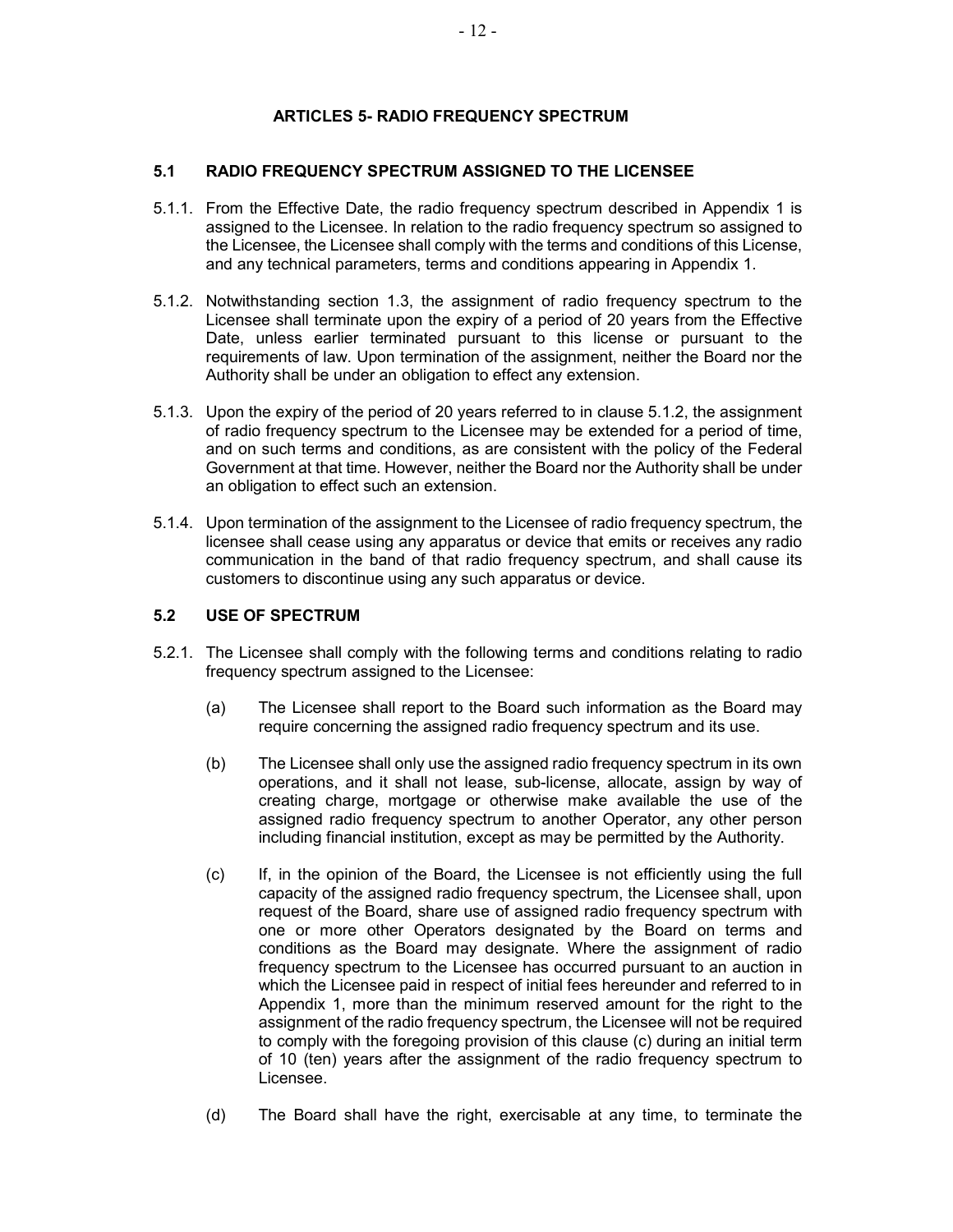assignment to the Licensee of the radio frequency spectrum described in Appendix 1 if the Board determines that the Licensee is not complying with the requirements applicable to such radio frequency spectrum and which are set forth in section 1.2 and 1.3 of Appendix 2. Upon such termination by the Board, any rights granted to the Licensee hereunder to use the radio frequency spectrum shall also terminate.

- (e) The Licensee shall use assigned radio frequency spectrum in compliance with all national, regional, intergovernmental and international arrangements in effect from time to time, and all directions from the Board, that are designed or intended to reduce radio interference among service providers.
- (f) At all times, the Licensee shall implement all commercially reasonable measures to optimize the efficiency and effectiveness of its use of the radio frequency spectrum assigned to it pursuant to approval by the Board and the Authority.

### 5.3 REASSIGNMENT OF FREQUENCIES SPECTRUM

- 5.3.1. The Board may, in order to comply with International radio frequency spectrum co ordination requirements, ITU assignments or reassignments, in order to implement a Policy Directive of the Federal Government under section 8 of the Act, or for requirements of national security, reassign radio frequency spectrum assigned to the Licensee or require the Licensee to surrender the assignment of radio frequency spectrum assigned to it and which is not reasonably required for the continued operation of the Licensed Services. In such cases, the Licensee shall be entitled to consult with the Board before any such action is taken and the Licensee shall be entitled to reasonable time and, where available, the assignment of appropriate alternative radio frequency spectrum, to permit the Licensee to carry on its business without unreasonable costs or disruptions.
- 5.3.2. If, pursuant to clause 5.3.1, the Board requires that the Licensee change the radio frequency spectrum assigned to it, or surrender its rights in respect of radio frequency spectrum assigned to it, and the Board re-assigns the radio frequency spectrum to another Operator within three years after the date established by the Board as the last date that the Licensee may use any apparatus or device that emits or receives any radio communication in the band of the radio frequency spectrum, the Board shall require the other Operator to compensate the Licensee for:
	- (a) its reasonable costs incurred as a result of such change or surrender, as determined by the Board, and
	- (b) for radio frequency spectrum referred to in Appendix 1, the fraction of the initial fees referred to in Appendix 1 in respect of the re-assigned radio frequency spectrum, where the fraction is calculated by the following formula: (20-TT) divided by 20, where TT is the period of time, expressed in years, between the Effective Date and the date established by the Authority as the last date on which the Licensee may use any apparatus or device that emits or receives any radio communication in the band of the radio frequency spectrum.
- 5.3.3. At such time as the Licensee changes or surrenders radio frequency spectrum, or is required by the Board to do so, pursuant to this section 5.3, the assignment by the Board of the radio frequency spectrum to the Licensee shall terminate. Upon such termination by the Board, any rights granted to the Licensee hereunder to use the radio frequency spectrum shall also terminate.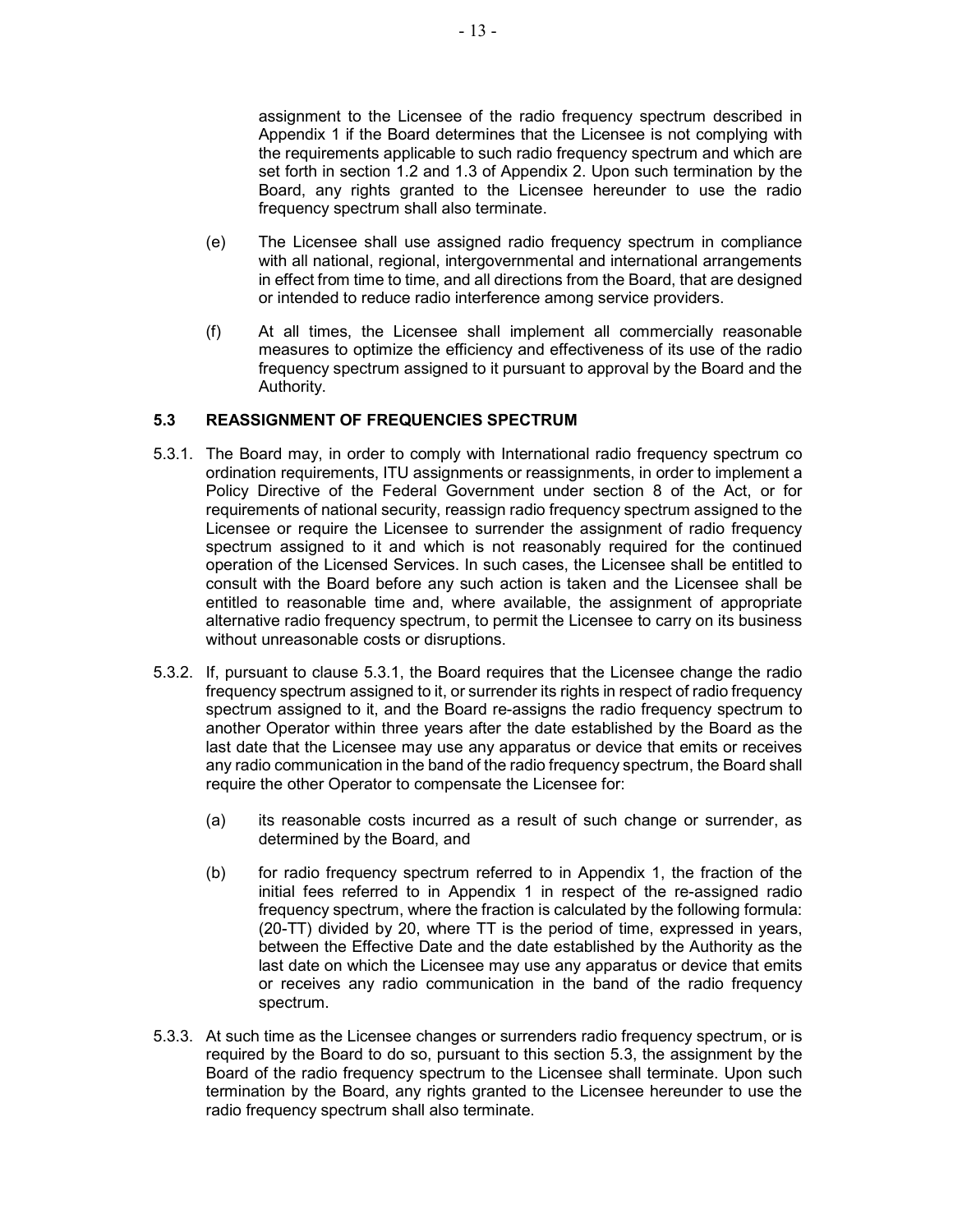# 5.4 RADIO APPARATUS

5.4.1. The Licensee shall operate radio communication apparatus and devices in compliance with all requirements of the Board pertaining to emissions, frequencies of operation, technical characteristics, power and aerial characteristics.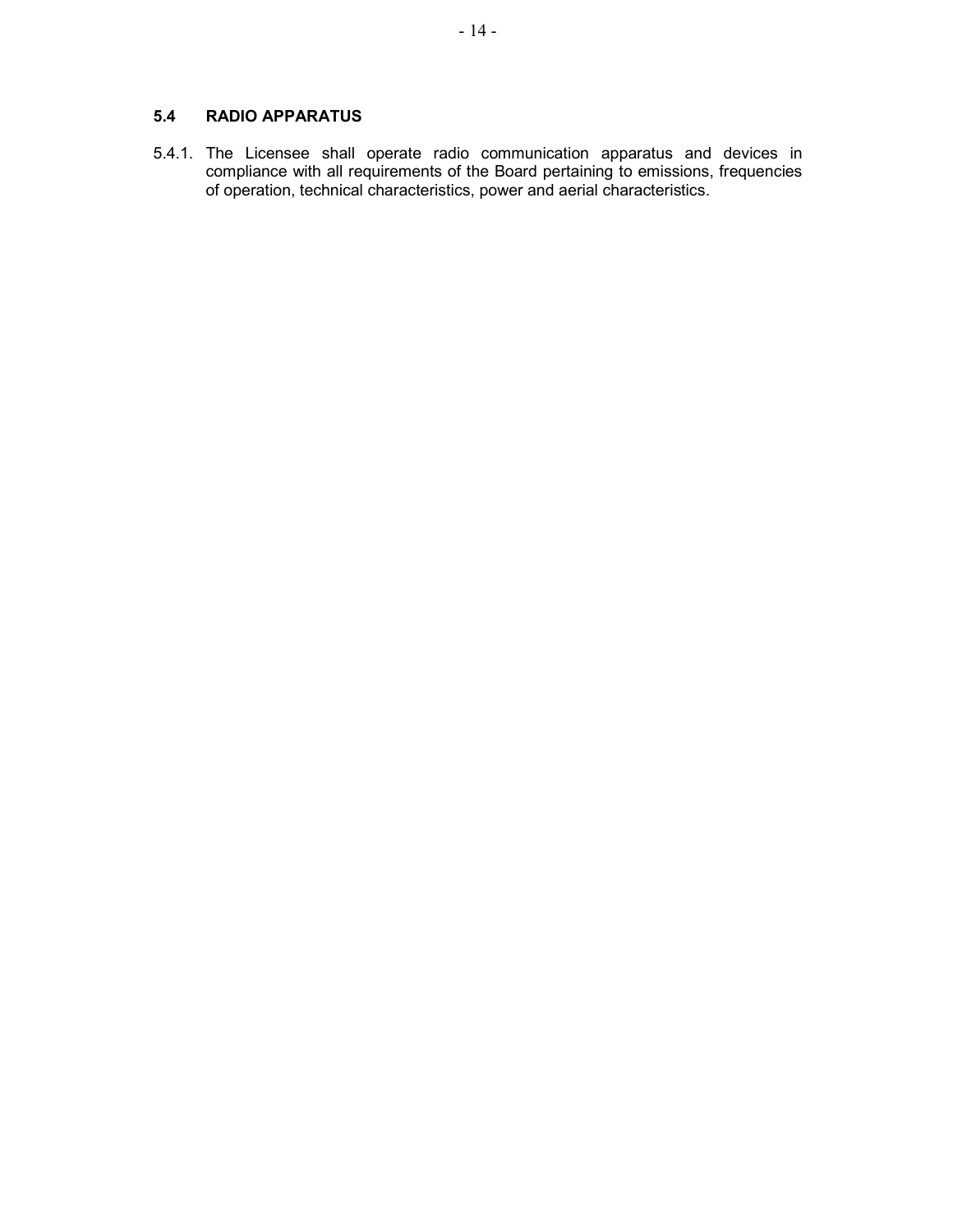### ARTICLE 6 – GENERAL CONDITIONS

# 6.1 OPERATION OF LICENSED SERVICES

- 6.1.1. The Licensee shall ensure that its Licensed System and the Licensed Services do not cause any damage to, or interference with, any Licensed System or Licensed Services of any other Operator.
- 6.1.2. Licensee shall conduct its operations and shall establish and maintain its Licensed Systems in a manner so that it is not a safety hazard and is not in contravention of any law, rule or regulation.
- 6.1.3. Except in the ordinary course of business and in cases where the asset disposed of is unnecessary or is replaced by another asset, providing equivalent or better functionality, the Licensee shall not, without the approval of the Authority, sell, transfer or dispose of any asset employed in running part of the Licensed System by which the Licensed Service is provided or purport or threaten to do so.
- 6.1.4. Licensee shall register and seek prior authorization of the Authority for establishing, maintaining and operating space stations in any orbit for its network. Licensee shall be under an obligation to share, including but not limited to, all relevant technical details for the space station(s) required by the Authority such as:-
	- (a) Number of space stations for the entire network with an estimated lifetime and deployed orbital altitude.
	- (b) The system is able to maintain orbital tolerances and disclose the accuracy with which orbital parameters shall be maintained, including apogee, perigee, inclination, and the right ascension of the ascending node(s).
	- (c) The maneuvering capabilities sufficient to perform collision avoidance. The total probability of a collision between the space station(s) and any other large object (10 cm or larger in diameter) during the orbital lifetime of the space station(s).
	- (d) (unique) Telemetry, tracking, and command links are fully functional.
- 6.1.5. Licensee shall ensure that the licensed facilities are properly secured against unauthorized access or use whenever an operator is not present at the transmitter. For space station operations, this includes securing satellite commands against unauthorized access and use.
- 6.1.6. Licensee shall be under an obligation to comply with all requirements for establishment, maintenance and operation of Licensed Systems and provision of Licensed Services as specified in ITU Radio Regulations.
- 6.1.7. Licensee shall be under an obligation to adhere to the Satellite Policy Framework as and when issued by the Federal Government, in letter and spirit, and fulfill the specific conditions imposed on it under any such policy.
- 6.1.8. For ensuring operational continuity of its Licensed Services, the Licensee shall take necessary steps including those conveyed by the Authority from time to time.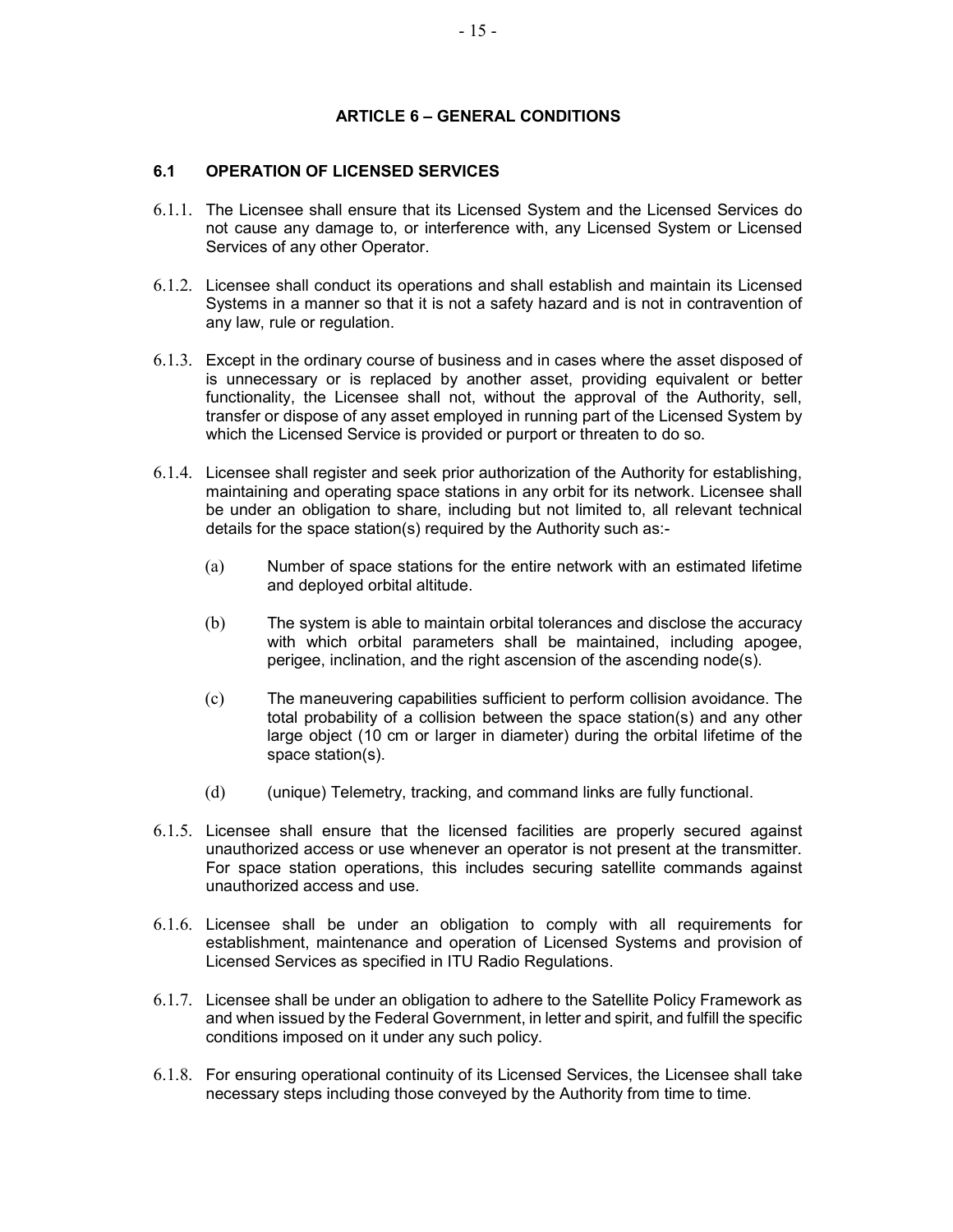### 6.2 DISCONTINUATION OF SERVICES

- 6.2.1. The Licensee shall not discontinue providing a category of Licensed Services unless:
	- a. The Licensee gives the Authority and affected customers at least 90 days prior written notice of such discontinuation, and
	- b. Authority's prior written approval to such discontinuation is obtained. The Authority will not give its written approval to such discontinuation if the Licensee is in arrears of any fees and contributions.

# 6.3 MONITORING OF LICENSED SERVICE PROVISION

- 6.3.1. The Licensee shall establish, maintain, upgrade , provide and extend, at its own cost, state-of-the-art system(s) (equipment hardware, firmware, software) at premises designated by the Authority and ensure its upgrading, updating, security and safety in best possible order to measure and record traffic, billing, call detail records, IP data records, voice over IP, grey traffic analysis and mitigation, network threat detection, malware analysis, critical information protection, web analysis, web content filtering, IP consumer trend and OTT applications visibility and quality of service in a manner specified by the Authority. The Licensee shall provide the Authority with access to such system, and the information generated by such system/ equipment, and shall extend full co-operation and assistance to the Authority in connection with the Authority's exercise of these service provision and quality monitoring. The Licensee shall also be obliged to appear before the Authority, when called upon to do so, to answer any query on these matters put by the Authority.
- 6.3.2. The Authority shall have the full right to visit, inspect any premises or facility including hardware and software of the Licensee.

#### 6.4 PROVISION OF INFORMATION

- 6.4.1. The Licensee shall furnish to the Authority such information as the Authority may require regarding the Licensee's network plan, network and terminal standards, links utilized, network audits and penetration tests from an Accredited technical auditor(s), financial information, costs and accounts or any such other information as the Authority may from time to time require in connection with its functions, powers and responsibilities.
- 6.4.2. The Licensee shall maintain such systems of financial records and books of accounts as the Authority may require. The Authority shall give the licensee a reasonable period of time, not to exceed 120 days, to implement appropriate routines and systems to comply with any such requirements imposed by the Authority. Upon request by the Authority, the Licensee shall make its books and records available for inspection by the Authority.
- 6.4.3. The Licensee shall maintain financial records and books of accounts in accordance with applicable laws in Pakistan. The Licensee shall submit audited financial statements, including at a minimum Statement of Financial Position, Statement of Profit or Loss and Other Comprehensive Income, Statement of Changes in Equity and Statement of Cash Flows along with related notes to the Authority within 120 days of the closing date of Financial Year of the Licensee.
- 6.4.4. The Authority shall take reasonable steps to maintain the confidentiality of information that is disclosed to it by the Licensee and which is clearly indicated as confidential,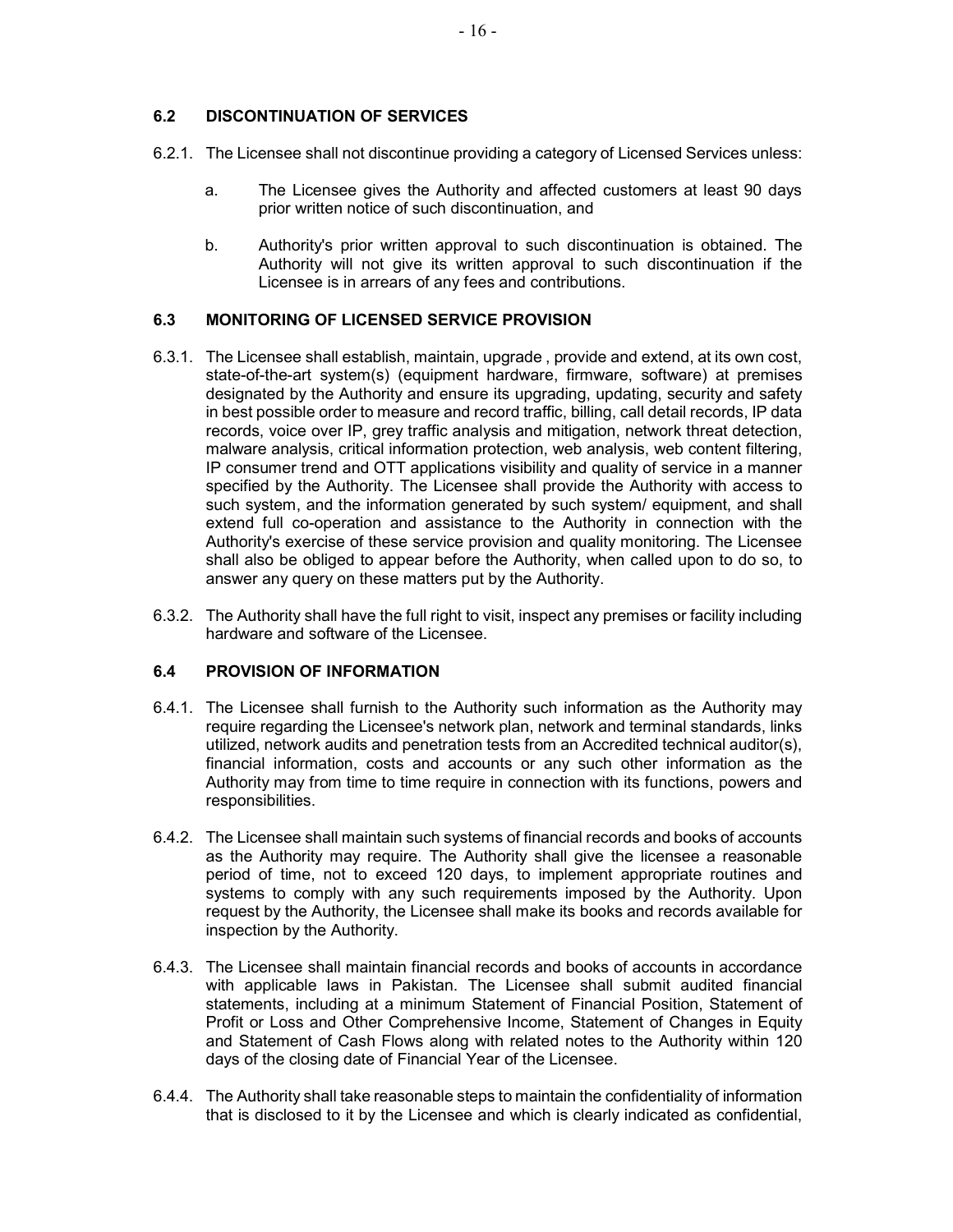except that the Authority may disclose information where the Authority determines that the public interest in disclosure outweighs the Licensee's interest in maintaining the confidentiality of such information.

- 6.4.5. The Licensee shall provide the Authority with any information, documents, accounts, reports, estimates and returns it may require to enable it to carry out its functions.
- 6.4.6. The Authority may also require the Licensee to establish arrangements for separate audited accounting for certain activities in order to permit effective monitoring of the Conditions of this License (e.g. with regard to cross subsidies and predatory pricing).

#### 6.5 MONITORING OF QUALITY OF SERVICE

- 6.5.1. The Licensee shall at all times meet or exceed the quality of service standards described in Appendix 2 and such other quality of service standards as the Authority may, by Regulation, require. The Licensee shall maintain records of its performance in meeting these qualities of service standards, and shall submit them to the Authority on a monthly basis in such format as the Authority may require. The Licensee shall maintain supporting records for inspection and technical audit as and when required by the Authority. The Licensee shall maintain all such records for a period of three years.
- 6.5.2. The Authority may carry out tests on the quality of the Licensed Services and the Licensee's Telecommunication System and the Licensee shall extend full cooperation and assistance for the purpose including provision of test instruments and equipment.

#### 6.6 INSPECTION

6.6.1. The Licensee shall allow inspection of any premises or Telecommunications Equipment, wherever situated, by a representative of the Authority at any time and furnish to the representative such information as may be required by the Authority.

#### 6.7 NATIONAL SECURITY

- 6.7.1. The Licensee shall comply with the National Security and other requirements of section 54 of the Act and any other National Security requirements under any other law.
- 6.7.2. It shall be open to the Authority to restrict the Licensee from operating in any unauthorized area defined by the Federal Government from the National Security point of view.
- 6.7.3. The Licensee shall not transfer user information and CDRs/IPDRs (except pertaining to foreign subscribers on operator's network while roaming) to any person/place outside Pakistan including AJ&K and GB.
- 6.7.4. No local/Long Distance traffic (mobile, fixed line and satellite) destined for Pakistan shall be hauled outside Pakistan.
- 6.7.5. No remote access shall be provided to any unauthorized person/place outside Pakistan for any maintenance/ repairs/ databases/ facility.
- 6.7.6. Microwave terminals shall be installed in such a way that signal strength of the signal fades away and no communication takes place across the International Borders.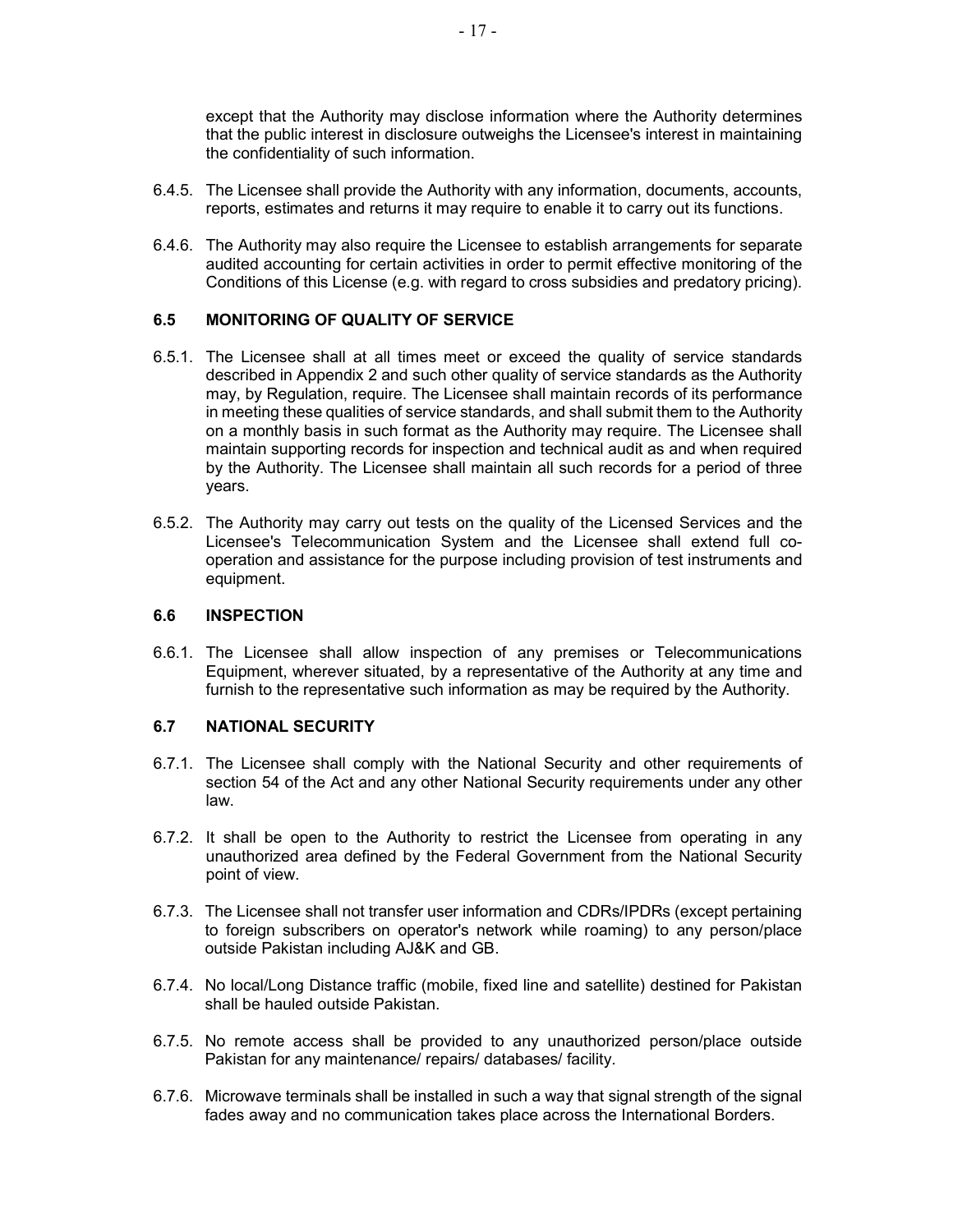- 6.7.7. No ciphering equipment or software shall be used by the service provider or user without obtaining necessary permissions from the concerned authorities.
- 6.7.8. The Licensee shall ensure to implement Equipment Identity Register (EIR) or related module in the network or as directed by the Authority.
- 6.7.9. Every User Equipment (UE) shall have a unique subscriber identity number.
- 6.7.10. The Licensee shall establish, maintain, upgrade, provide and extend at its own cost state-of-the-art equipment at premises designated by the Authority in consultation with the Designated Agency in order to monitor the communication for the purpose of National Security and shall ensure its upgrading, security and safety. The System must be compliant with ETSI Lawful Interception (LI) and other related security standards of communications security and must be ready to be extended as desired by the Authority.
- 6.7.11. The Lawful Interception (LI) System shall be available prior to launch of commercial operation and support all services provided by the Licensee.
- 6.7.12. The Licensee shall block website(s), or /web content(s) (on best effort basis) or other services as and when directed by the Authority.

#### 6.8 PROVISION OF CALL RECORDS

- 6.8.1. The Licensee shall maintain call records including called and calling numbers, date, duration, time and location details, with regard to the communications made on its Licensed System for a period of at least one year for scrutiny by or as directed by the Authority or required by security agencies under law.
- 6.8.2. The Licensee shall record/store data session logs/info along with IP address for one year for scrutiny by or as directed by the Authority or required by security agencies under law.

# 6.9 NETWORK STANDARDS AND NETWORK SECURITY

- 6.9.1. The Licensee shall use any type of Licensed System/ Telecommunication Equipment that meet the relevant ITU or other Telecommunication Standards recognized by the Authority.
- 6.9.2. The Licensee shall ensure that its network is at all times interoperable and interconnectable with the networks of other Licensed Operators. If the Licensee implements any new equipment or protocols in its network, the Licensee shall bear the cost of any modifications to its network to maintain such interoperability and interconnectibility with the then-existing interconnected networks of other Licensed Operators.
- 6.9.3. The Licensee shall ensure that it's Licensed Systems and Licensed Services at all times fulfils the traits of Confidentiality, Integrity and Availability, as per standards recommended by ITU-T and NIST.
- 6.9.4. The Licensee shall ensure deployment of state-of-the-art equipment/ solutions, in an effort of adopting defensive measures, for securing and protecting its Licensed Systems, network data and Licensed Services from accidental and malicious cyber risks/ threats.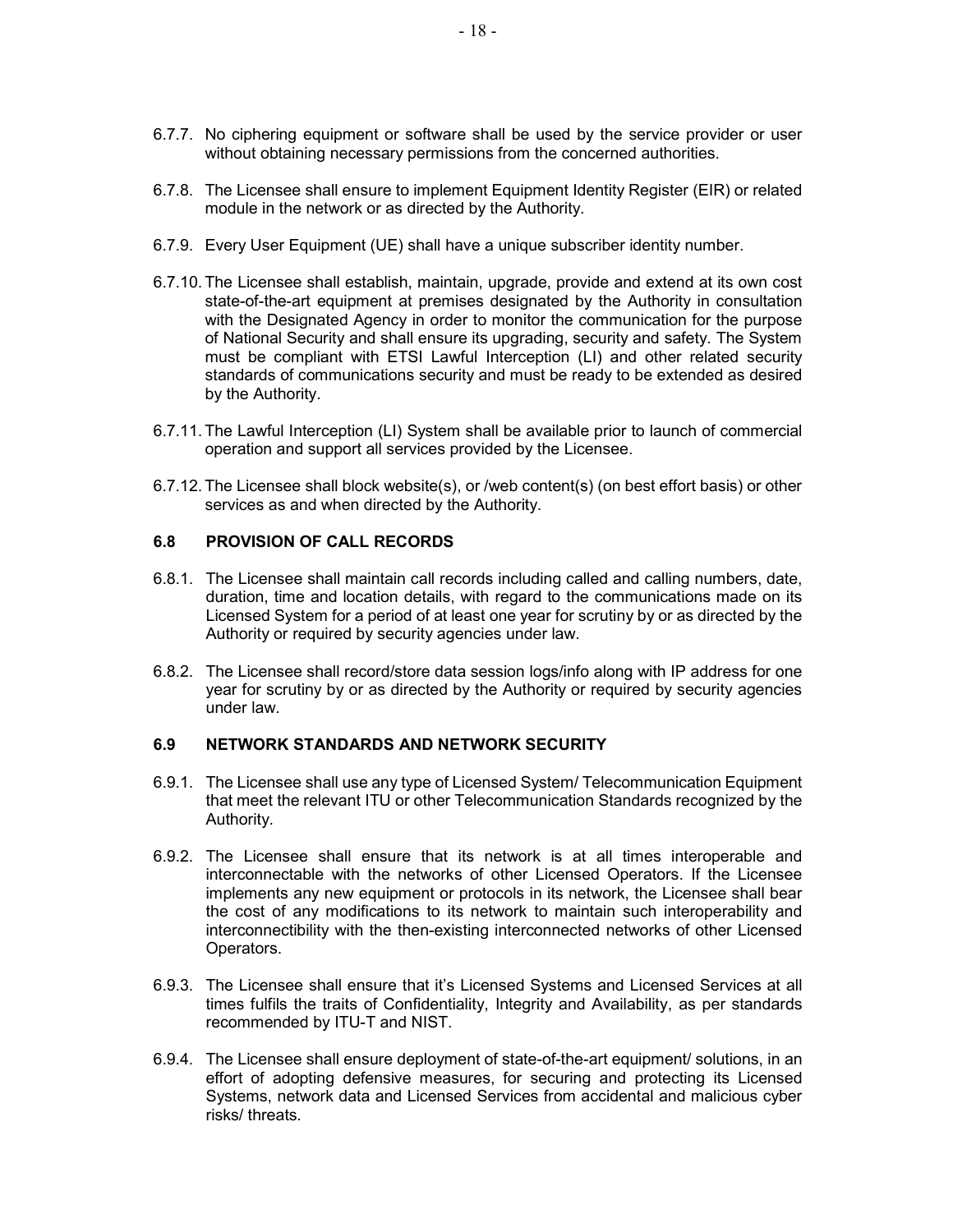### 6.10 TYPE APPROVAL OF TERMINAL EQUIPMENT

- 6.10.1. The Licensee shall not install or connect, or permit the installation or connection of, any Terminal Equipment in its Licensed System unless the Terminal Equipment is type approved, or otherwise permitted by the Authority. The Licensee shall not install or connect, or permit the installation or connection of, any Terminal Equipment or type of Terminal Equipment prohibited by the Authority.
- 6.10.2. Licensee shall provide an automated mechanism for traceability of any Terminal Equipment, including but not limited to Terminal Earth Station(s), connected to its Licensed System.

### 6.11 COMMENCEMENT CERTIFICATE

- 6.11.1. The Licensee shall not provide any Licensed Services to customers, or accept any payment from customers in respect of Licensed Services to be provided by the Licensee, until the Licensee has obtained from the Authority a commencement certificate evidencing that the Authority is satisfied that the Licensee has established its Licensed System, and is able to provide the Licensed Services including Mandatory Services, in accordance with the description in the Licensee's application for this License previously submitted to the Authority and at a level of quality and reliability that is consistent with international industry best practices.
- 6.11.2. The Licensee shall give 30 days prior written notice to the Authority of the date on which the Licensee intends to commence providing Mandatory Services to customers. The Licensee shall cooperate with the Authority in its investigation of its Licensed System and the Licensed Services in connection with the issuance by the Authority of a commencement certificate.

### 6.12 INTERNATIONAL TELEPHONY SERVICE

- 6.12.1. The Licensee shall not, without the prior approval of the Authority, give effect to any agreement or arrangement respecting International Telephony Service whether oral or written, with a service provider that originates or terminates, or arranges for the origination or termination of, International Telephony Service outside of Pakistan.
- 6.12.2. The Licensee may be allowed to enter into international transit agreements with operators from other countries, subject to approval by the Authority on a case by case. If traffic through the bilateral link is to be transited out of Pakistan both on forward and reverse link, clear declaration of the entry and exit points and the size/capacity of the interfaces at such entry and exit points, is required to be made available by the Licensee.

The Authority shall grant or withhold its approval or reject in accordance with the policy directives of the Federal Government under Section 8 of the Act. The Authority may impose any further Conditions on the Licensee in the furtherance of its function under Sub-sections (c), (d), (e) and (g) of Section 4(1) of the Act.

- 6.12.3. The Licensee shall not translate, alter or delete the telephone number or other identification associated with the calling party of an International Telephony Service call.
- 6.12.4. The Licensee shall not translate, alter or delete the signaling or other data associated with an International Telephony Service call to disguise the identification of the service provider of the calling party or the identification of the country of origin of the call.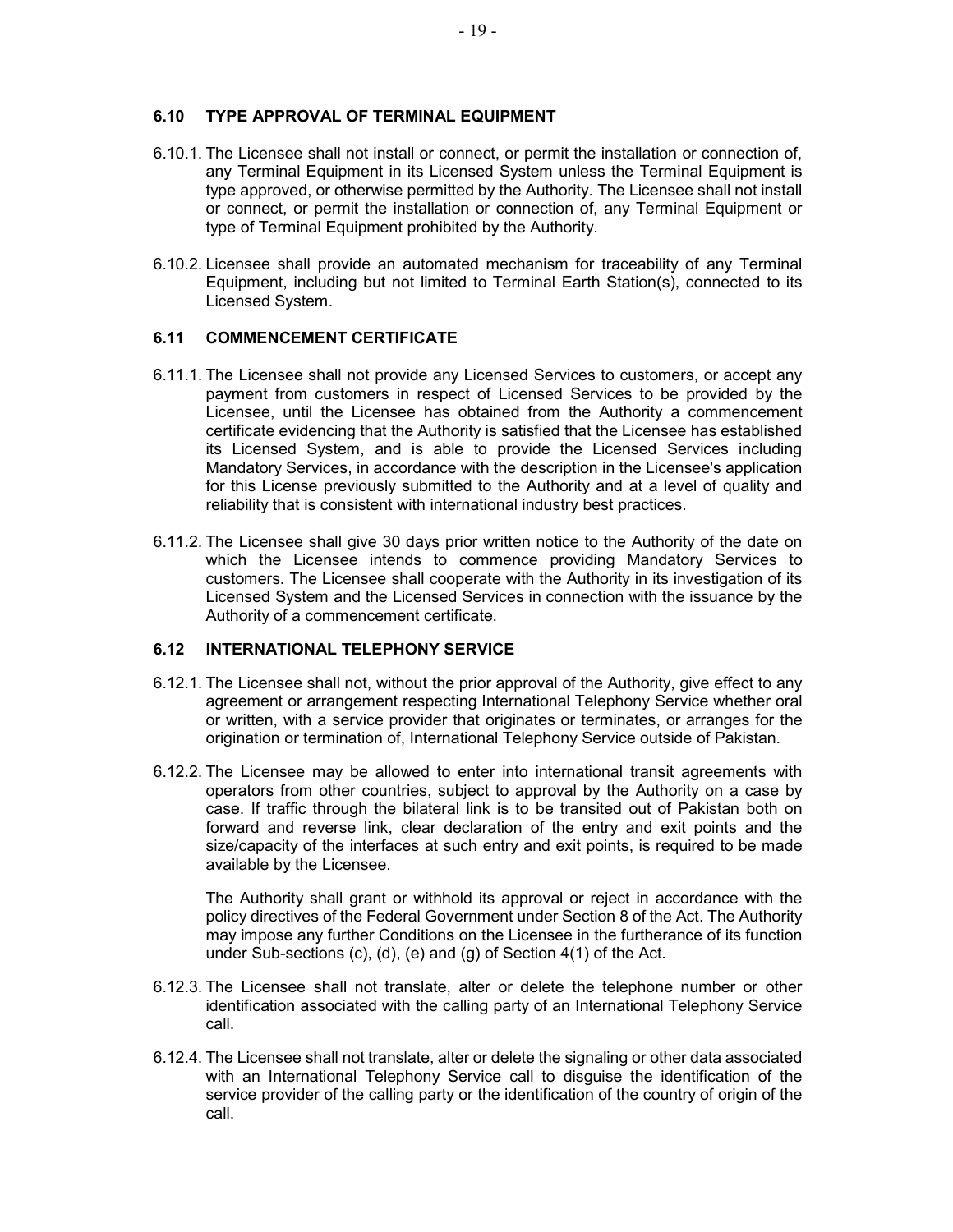- 6.12.5. The Licensee shall not assist, or cooperate with, any person to violate clause 6.12.2, 6.12.3 or 6.12.4 above.
- 6.12.6. The licensee shall ensure that switching hub shall be located within Pakistan for routing of traffic and no international telephony traffic shall be sent to any switching hub located outside Pakistan to be routed there-from.
- 6.12.7. The Licensee shall take all reasonable steps to provide International telephony service necessary to satisfy all reasonable demands thereof. The Licensee shall submit to the Authority on as required basis, any changes or modifications to their existing plan. These modifications will be implemented after these have been approved by the Authority.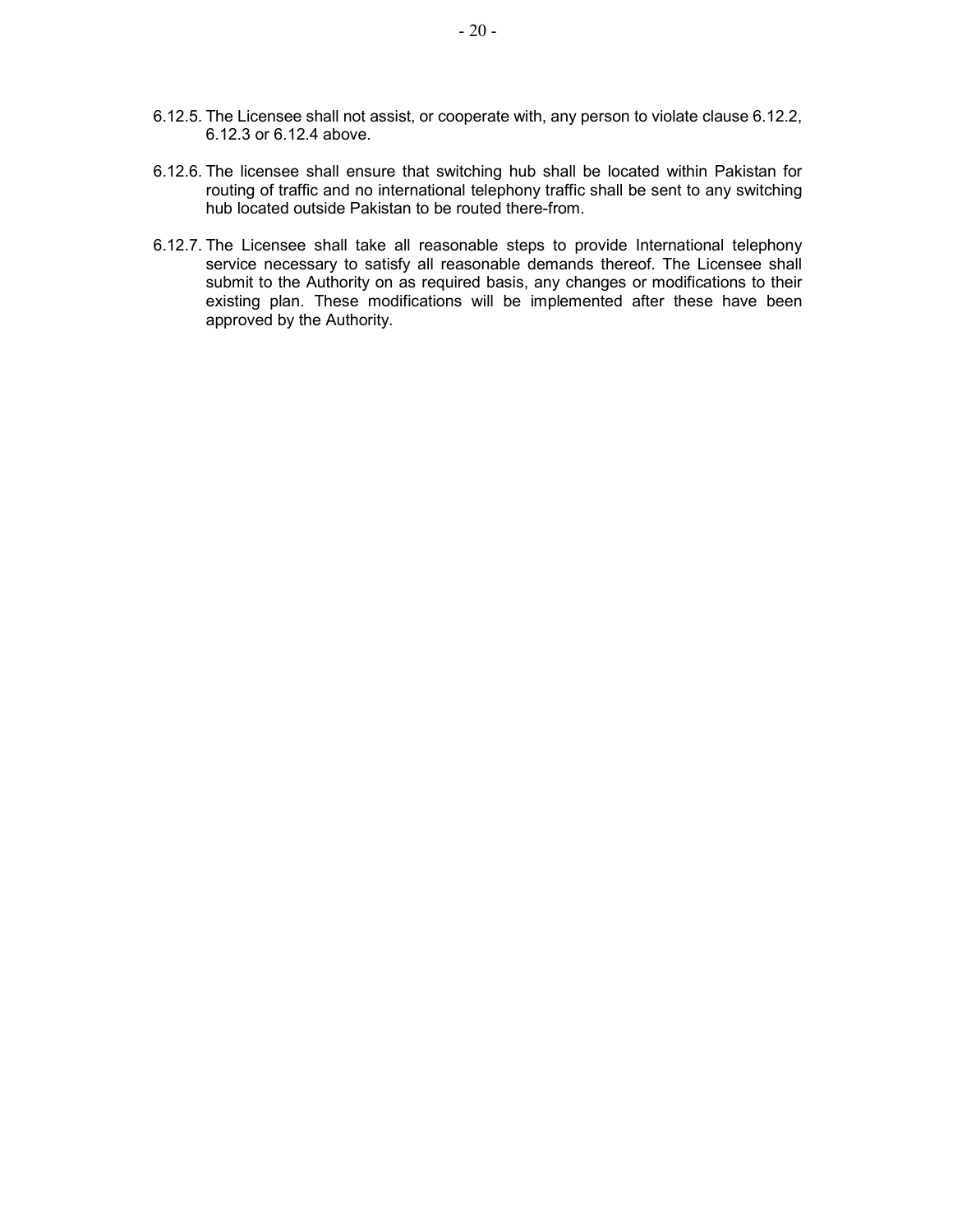# ARTICLE 7 - RELATIONS WITH CUSTOMERS

# 7.1 STANDARD CONTRACT OF SERVICE

- 7.1.1. The Licensee shall submit a standard contract of service, for use with individual its customers, for approval by the Authority, before commencement of its Licensed Services. The Licensee shall file the standard contract, and amendments thereto from time to time, with the Authority for its approval. The Authority shall approve the standard contract if it contains the terms and conditions described in sub clause 7.2.1 and if it contains terms and conditions that are not unduly burdensome on customers.
- 7.1.2. The standard contract, as approved by the Authority, shall apply to all customers that obtain Licensed Services from the Licensee.
- 7.1.3. Prior to providing any Licensed Services to its customers, the Licensee shall enter into a contract with customers in accordance with the standard form contract approved by the Authority.
- 7.1.4. The Licensee may enter into agreements with corporate customers for the provision of Licensed Services on terms that are negotiated between the Licensee and such customers.

# 7.2 CONTENTS OF THE STANDARD CONTRACT OF SERVICE

- 7.2.1. The standard contact shall include, at a minimum, the following terms and conditions:
	- (a) Deposits and alternative methods of providing security for payment where reasonably required, provided that in no circumstances may such deposits or security exceed the charges reasonably anticipated to be incurred by the customer within a three (3) month period,
	- (b) Pricing or mechanisms by which prices are determined;
	- (c) Privacy of Communications;
	- (d) Confidentiality of customer information;
	- (e) Refunds or other rebates for service problems or over-billing;
	- (f) Payment terms, including any applicable interest or administration charges;
	- (g) Minimum contract period; and
	- (h) Customer and Licensee rights of termination.

### 7.3 COMPLAINT SYSTEM

- 7.3.1. The Licensee shall establish an efficient and easy-to-use system to promptly receive, process and respond to complaints, claims or suggestions by customers of Licensed Services.
- 7.3.2. The Licensee shall make all reasonable efforts to resolve customer complaints or disputes without delay and without recourse to the Authority.
- 7.3.3. If a complaint is filed with the Authority in connection with any dispute between the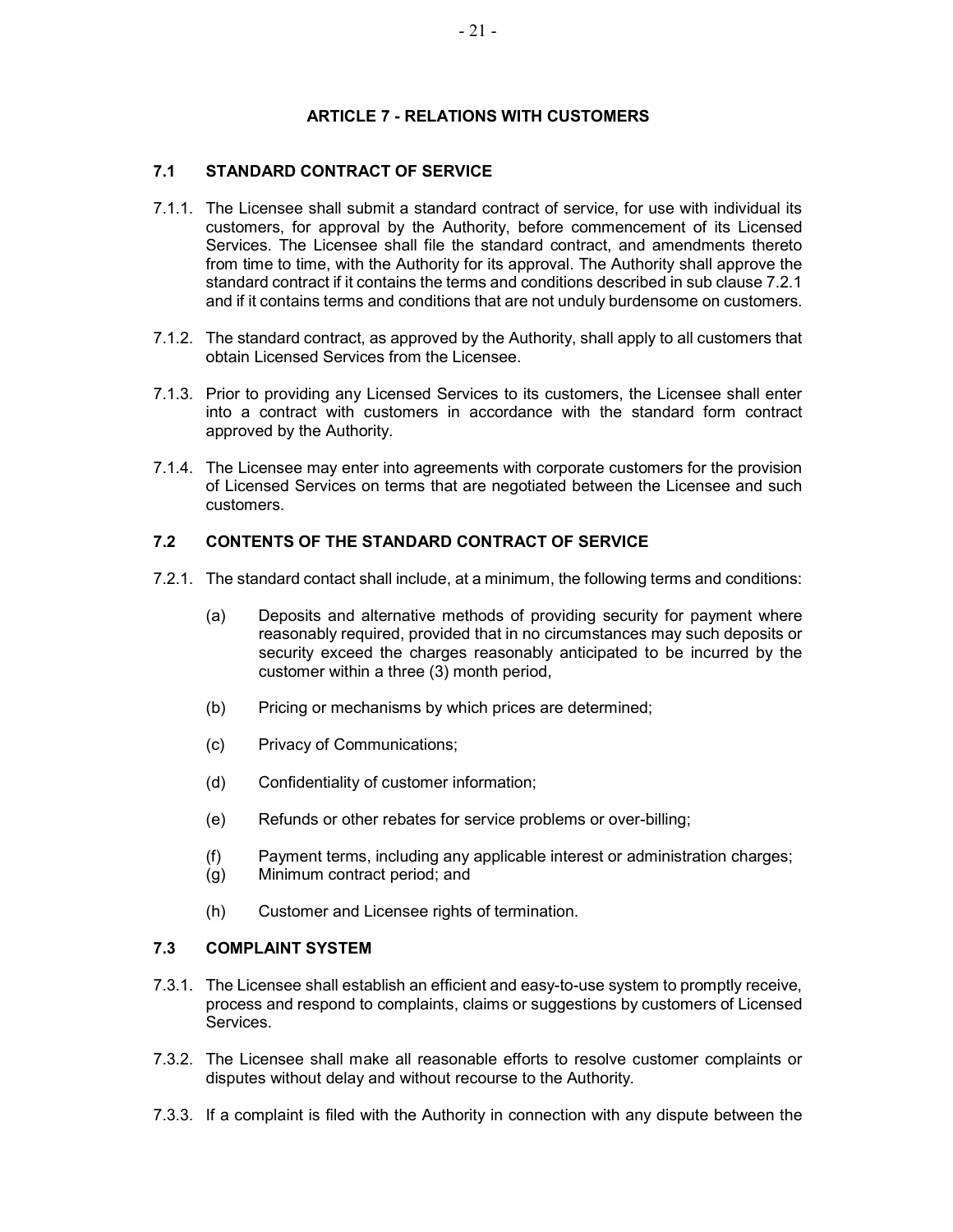Licensee and a customer regarding any activity that is the subject of this License, the Authority may settle the dispute. Without prejudice to the appeal provided in section 7 of the Act, the Licensee shall abide by decision of the Authority.

### 7.4 CONTENT AND FORMAT OF BILLS

- 7.4.1. The Licensee may determine the contents and format of its bills to customers provided that:
	- (a) In relation to a customer, the bill reflects the types of service and the units for which charges are made including, at a minimum (but only to the extent requested by the customer), the starting time of each connection, the number called and the duration and number of units for each call; and
	- (b) The Licensee retains in its records information sufficient:
		- (i) To identify for customers the basis of the amount charged for use of its telecommunication services; and
		- (ii) To provide the Authority with an independent quality assurance that the billing process complies with the requirements set out at 7.4.1(a).
- 7.4.2. The Licensee shall maintain appropriate billing processes to enable the Licensee to comply with the billing requirements in this clause 7.4.
- 7.4.3. The Licensee shall maintain billing records for a period of at least three years.

# 7.5 CODE OF COMMERCIAL PRACTICE

- 7.5.1. The Licensee shall publish and submit to the Authority within six months of the Effective Date, a code of commercial practices approved by the Authority. Once approved by the Authority, the code of commercial practice shall be binding on the Licensee. The code of practice shall include, at a minimum, provisions covering the following issues:
	- (a) A commitment to take steps to remedy service interruptions as soon as reasonably possible and to provide reasonable credits to customers for lengthy outages;
	- (b) Protection of the privacy of information transmitted over the Licensed System;
	- (c) Maintenance by Licensee of the confidentiality of customer information;
	- (d) Procedures for resolving complaints between Licensee and customers; and
	- (e) Availability to customers of information concerning their accounts with the Licensee.
	- (f) Commitment by the Licensee to customers in respect of standard and quality of Licensed Services.

#### 7.6 PRIVACY OF COMMUNICATIONS

7.6.1. The Licensee shall not monitor or disclose the contents of any communication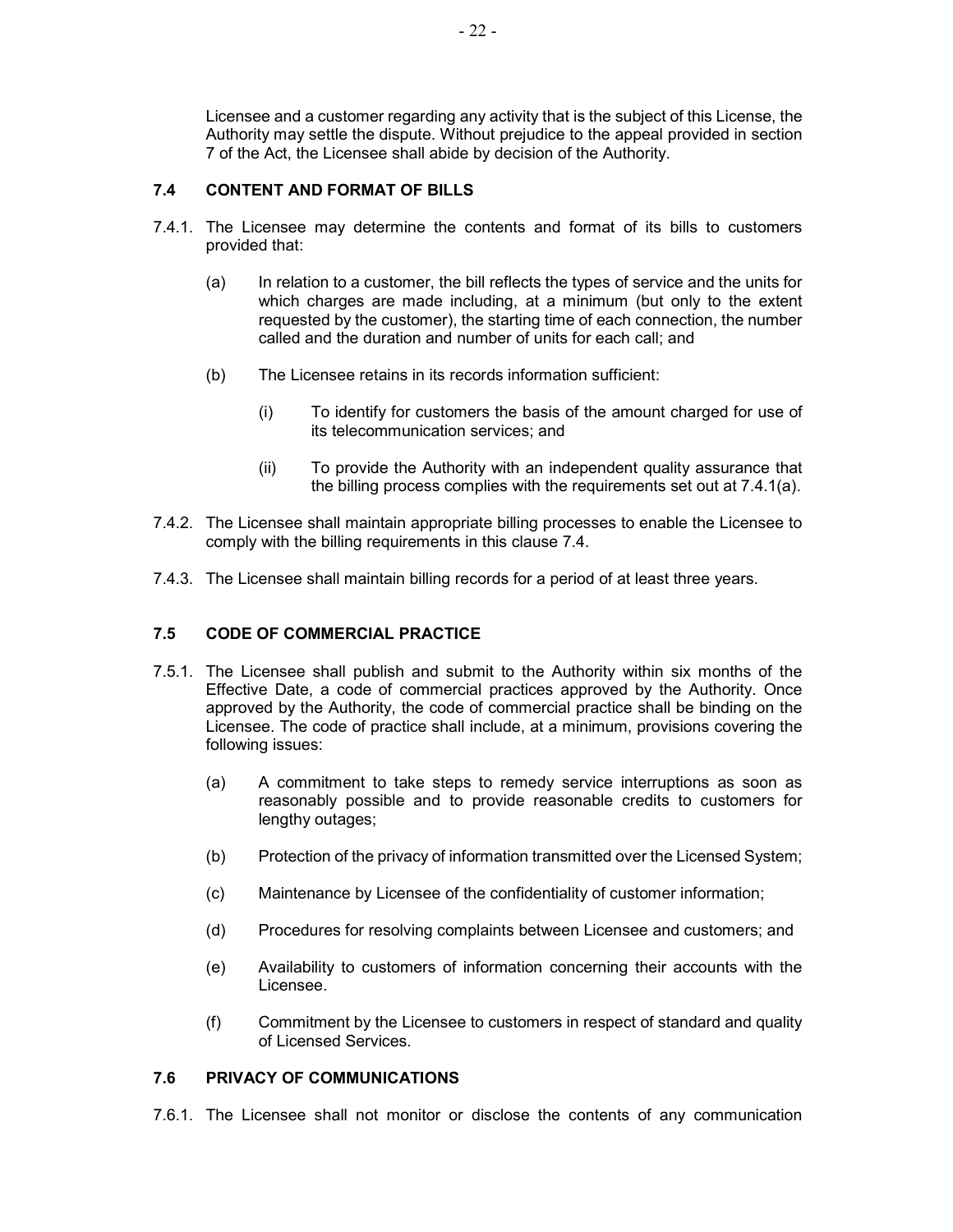conveyed over its Licensed System except to the extent necessary for the purpose of maintaining or repairing any part of the Licensed System or monitoring the Licensee's quality of service, or except as required by the Act, the Rules, Regulations and conditions of this License.

- 7.6.2. The Licensee shall take reasonable measures including those, Authority may convey from time to time to safeguard its Licensed Systems from unauthorized interception of communication carried on the Telecommunication System.
- 7.6.3. The Licensee shall ensure that data retained/stored by Licensee pertaining to its users including real time voice/data communication and any such data/information which is critical for the provision/security of Licensed Services and Licensed Systems are protected from unauthorized access, disclosure, copying, modification, loss and destruction.

# 7.7 CONFIDENTIALITY OF CUSTOMER INFORMATION

- 7.7.1. Except as permitted below, the Licensee shall take all reasonable measures to prevent information about its customers, including information about their business, other than directory information, from being disclosed to third parties, including the Licensee's own subsidiaries, affiliates and associated companies, except information which is required:
	- (a) For the process of collection of debts owed to the Licensee;
	- (b) By another Operator in relation to the provision of services to the customer, and provided that the information is disclosed in confidence to that Operator;
	- (c) By the Licensee's auditors for the purpose of auditing the Licensee's accounts; or
	- (d) For the prevention or detection of crime or the apprehension or prosecution of offenders or as may otherwise be authorized by or under any law of Pakistan.
- 7.7.2. Licensee shall be permitted to disclose confidential information about a customer where the Licensee has clearly explained to a customer (a) the nature of the information to be disclosed, (b) the recipients of the information to be disclosed and (c) the purpose for the disclosure, and the customer has provided Licensee with consent to such disclosure.

### 7.8 HARASSING, OFFENSIVE, UNSOLICITED, FRAUDULENT OR UNLAWFUL COMMUNICATION

- 7.8.1. The Licensee shall take all reasonable steps to track and locate the source of harassing, offensive, unsolicited, fraudulent or unlawful communication. For that purpose:
	- (a) Any customer of the Licensee may request that the Authority or other duly authorized authority in Pakistan authorize the Licensee to monitor calls to the customer's telephone.
	- (b) The Authority or other duly authorized authority in Pakistan may direct a Licensee to monitor calls to and from the said customer's telephone.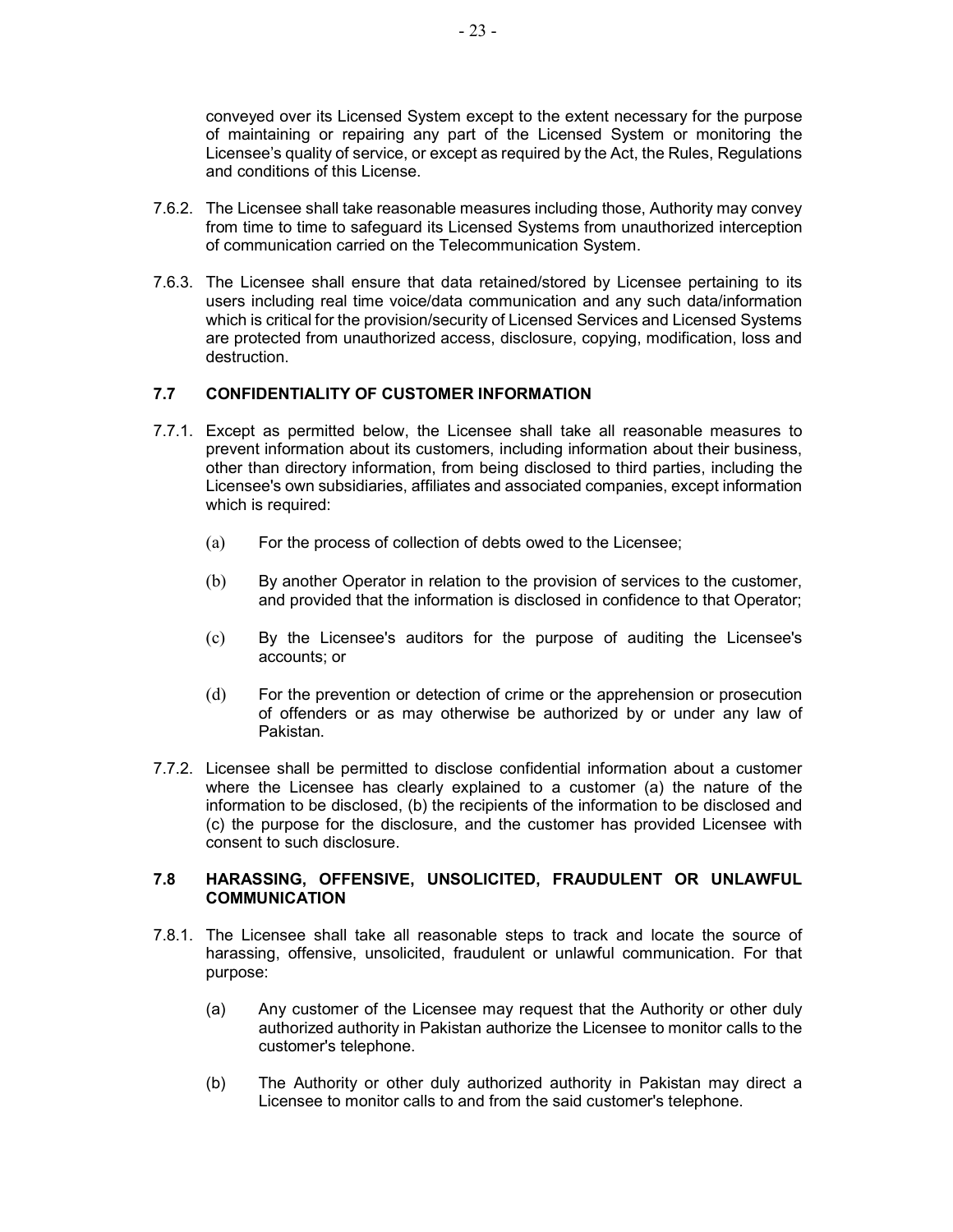- (c) The Licensee shall provide to the Authority the information resulting from the monitoring of the call to and from the customer's telephone, including the telephone numbers that are the source of harassing, offensive, unsolicited, fraudulent or illegal calls unlawful communication and the dates of occurrence of such communication and their frequency; and
- (d) The Authority may undertake any appropriate action to protect the public from harassing, offensive, unsolicited, fraudulent or unlawful communication and, if necessary, refer the matter to the competent authorities for further action.
- (e) The Licensee shall suspend or terminate service to any customer that is the source of harassing, offensive, unsolicited, fraudulent or unlawful communication.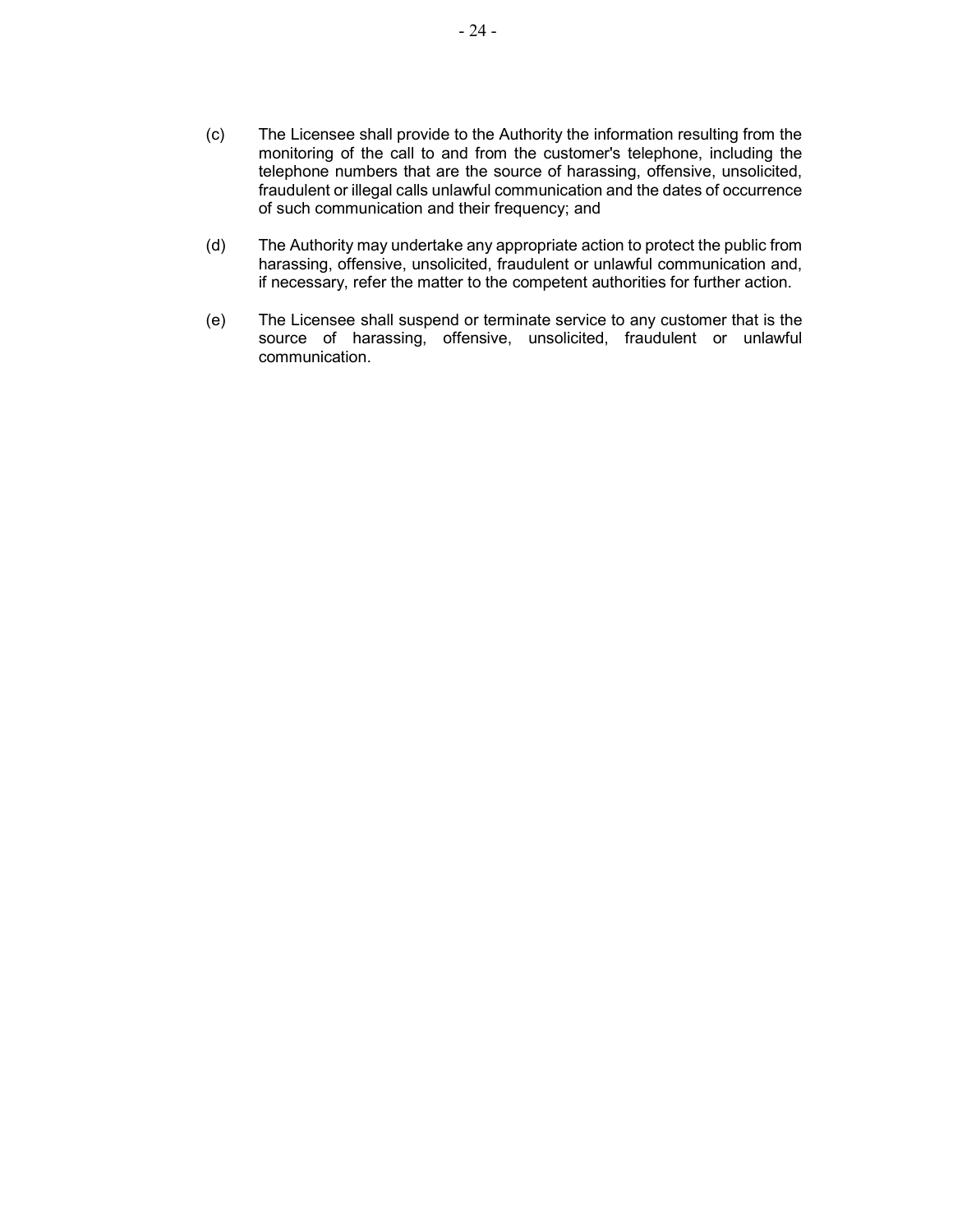### ARTICLE 8 – TARIFFS

# 8.1 NO REGULATION OF PRICES

- 8.1.1. Except as otherwise provided in this License or as required by law, the Licensee is free to set prices for the Licensed Services as it may deem fit.
- 8.1.2. If the Authority determines that the Licensee's prices for any Licensed Services are unfair and unreasonable to individual customers, the Authority may regulate Licensee's prices, terms and conditions for those Licensed Services. The Licensee shall comply with the Authority's orders and determinations relating to the Licensee's prices, terms and conditions for those Licensed Services.

#### 8.2 PRICE REGULATION OF OPERATORS WITH SMP

- 8.2.1. If the Authority determines that the Licensee possesses SMP in a relevant market, the Authority may regulate the Licensee's prices, the terms and conditions for those Licensed Services where the Licensee possesses SMP, and any Licensed Services incidental thereto as determined by the Authority. The method of regulation shall determined by the Authority in the Tariff Rules/Regulations, subject to compliance with any applicable provisions of the Rules and the Regulations, and may include a requirement for prior Authority approval of any price, term or condition, or the maximum or minimum price, or both, for the Licensed Services.
- 8.2.2. The Licensee shall notify to the Authority 30 days in advance of any intended increase in the charges under clause 8.1.1. The Authority may, at any time ask for further information to satisfy itself prior to according an approval. The Authority may however, disapprove proposed increase by the Licensee. Under no circumstances the Licensee shall increase charges which are subject to the Tariff Rules and Regulations, without the prior approval of the Authority.

#### 8.3 PUBLICATION OF TARIFFS, NOTIFICATIONS AND DISPLAY OF INFORMATION

8.3.1. The Licensee shall comply with all requirements regarding publication of prices, terms and conditions, notifications and display of information, as established by the Authority from time to time in accordance with the Rules and Regulations.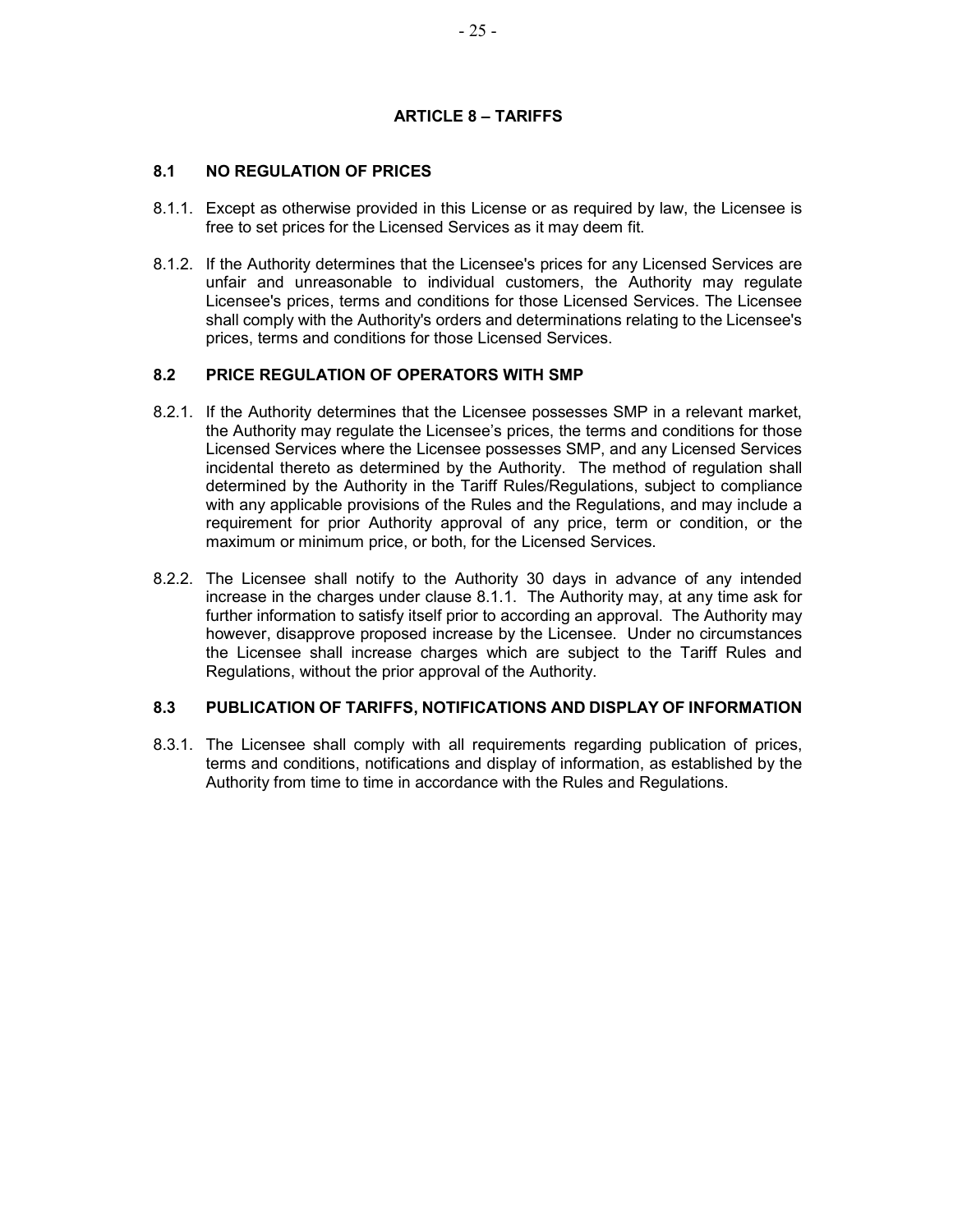# ARTICLE 9- RELATIONS WITH OTHER OPERATORS

# 9.1 INTERCONNECTION

- 9.1.1. Interconnection between the Licensed System and the Telecommunication Systems of other Operator(s) is governed by the Interconnection Rules and Regulations, Interconnection Guidelines and all relevant determinations, order and directives issued by the Authority from time to time.
- 9.1.2. The Licensed System is deemed to be a Connectable System for the purposes of the Interconnection Rules and Regulations.
- 9.1.3. The Licensee shall comply with the Access Promotion Rules 2004, including without limitation any requirement to make payments to another Operator in respect of International Telephony Service carried by the Licensee and terminated on the Telecommunication System of the other Operator(s).
- 9.1.4. The Licensee shall, within 15 business days of a written request by another licensee, enter into negotiation, in good faith, for an agreement to connect and keep connected the Licensee's Licensed System to the Telecommunications Network run by the requesting Operator at specified points of interconnection.
- 9.1.5. The Licensee may not be required to enter into an agreement as required above under sub clause 9.1.4 where to do so would, in its reasonable opinion and with the consent of the Authority:
	- (a) Cause or would be likely to cause danger, damage or injury to any person or to any property;
	- (b) Cause damage or otherwise interfere with the running of the Licensee's Licensed System or the provision of its Licensed Services over its Licensed System; or
	- (c) Not be technically or economically feasible.
- 9.1.6. The Licensee shall provide the evidence of cost for Interconnection Termination rates within 12 months of Commencement of the services. The rates so provided shall be certified by a practicing Chartered Accountant or Cost and Management Accountant firm of Pakistan.
- 9.1.7. The Licensee shall not unfairly discriminate the terms of interconnection among different operators. The Licensee shall offer same interconnection terms to other Operators as compared to its own similar operations or affiliates.
- 9.1.8. Interconnect capacities or their pricing shall not be used in a manner to impede other Operators' access to the customer of the Licensee.
- 9.1.9. The Licensee shall comply with the Interconnection Rules and Regulations, Interconnection Guidelines and all relevant determinations, order and directives issued by the Authority from time to time.
- 9.1.10. The Licensee shall provide to the Authority all such technical, operational and accounting information as the Authority may reasonably require in order to ensure that the requirements of this condition 9 are met. The Authority shall ensure that any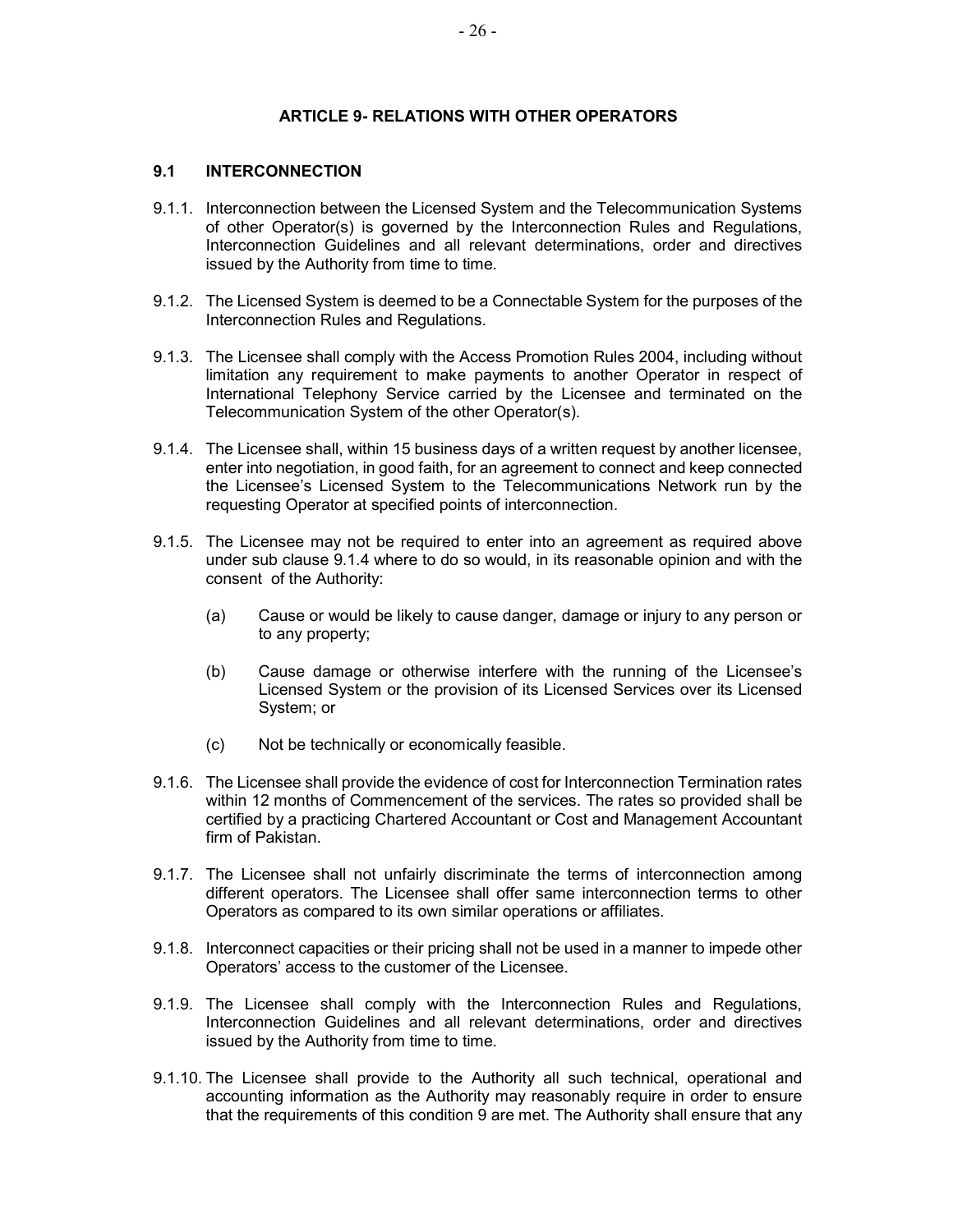information provided to it in accordance with this Condition 9 which is expressed to be confidential is maintained as such.

9.1.11. In the event that the Licensee and the party requesting interconnection are unable to reach an agreement between themselves, then either party may refer the matter to the Authority and the Authority shall use its best endeavours to determine the matter within three (3) months of the date of referral. The rates so determined will be binding on both the parties.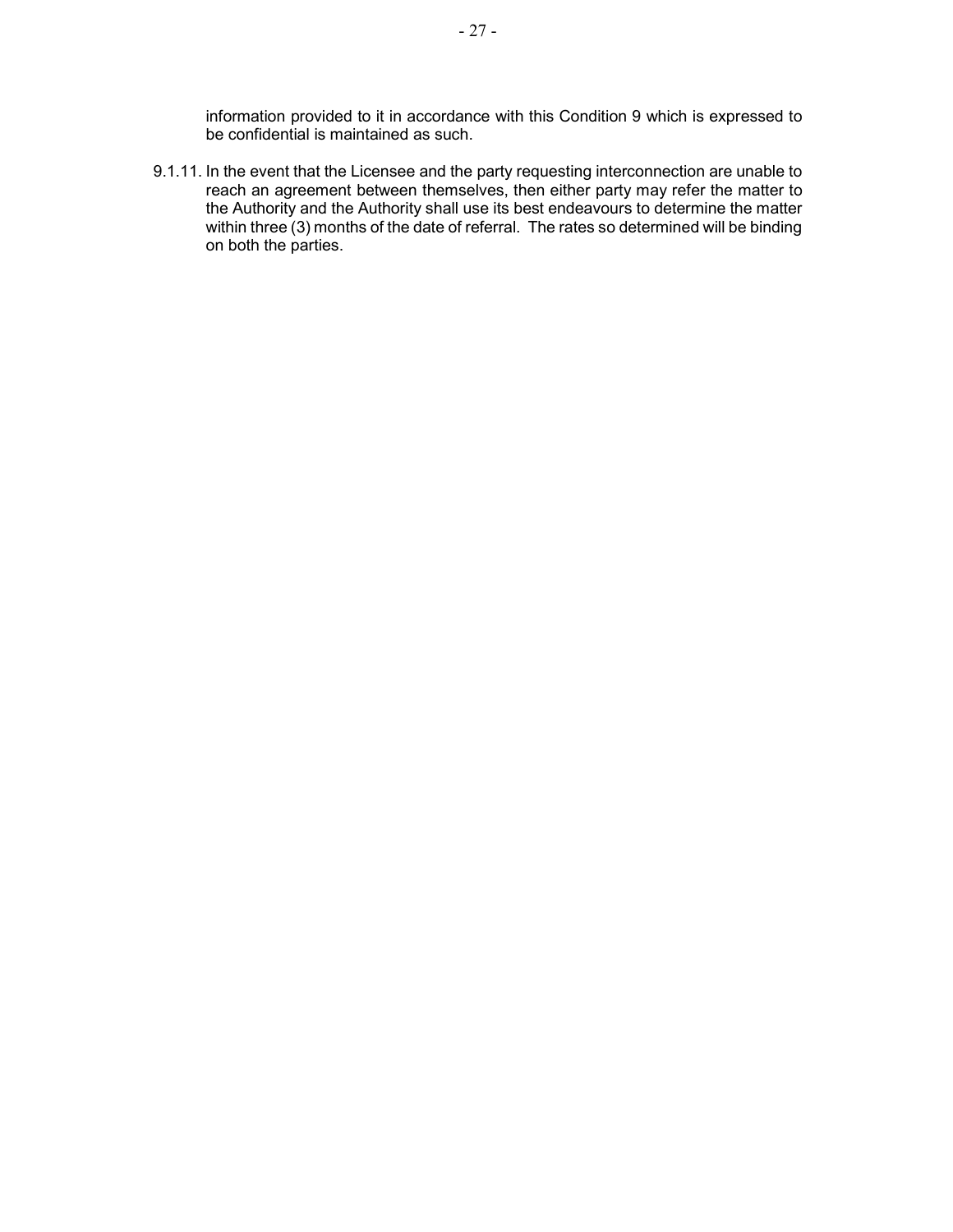# ARTICLE 10 - INFRACTIONS AND SANCTIONS

# 10.1 SANCTIONS FOR VIOLATIONS OF THE LICENCE

- 10.1.1. In addition to the sanctions available under the Act, if the Authority determines that the Licensee has violated a provision of this License or the Act, Rules or Regulations, the Authority may by order impose one or more of the following sanctions, which the Licensee shall promptly comply with:
	- (a) The Authority may issue an order to the Licensee requiring the Licensee to cease any continuation of the violation,
	- (b) The Authority may require the Licensee to remedy the effects of the violation, in a manner determined by the Authority,
	- (c) The Licensee shall issue a public apology for its violation, in wording acceptable to the Authority, that the Licensee arranges to have prominently published, at its cost, in a newspaper of general circulation for two (2) consecutive days,
	- (d) The Authority may suspend one or more of the rights granted to Licensee under the License, for so long as the Authority considers appropriate in the circumstances.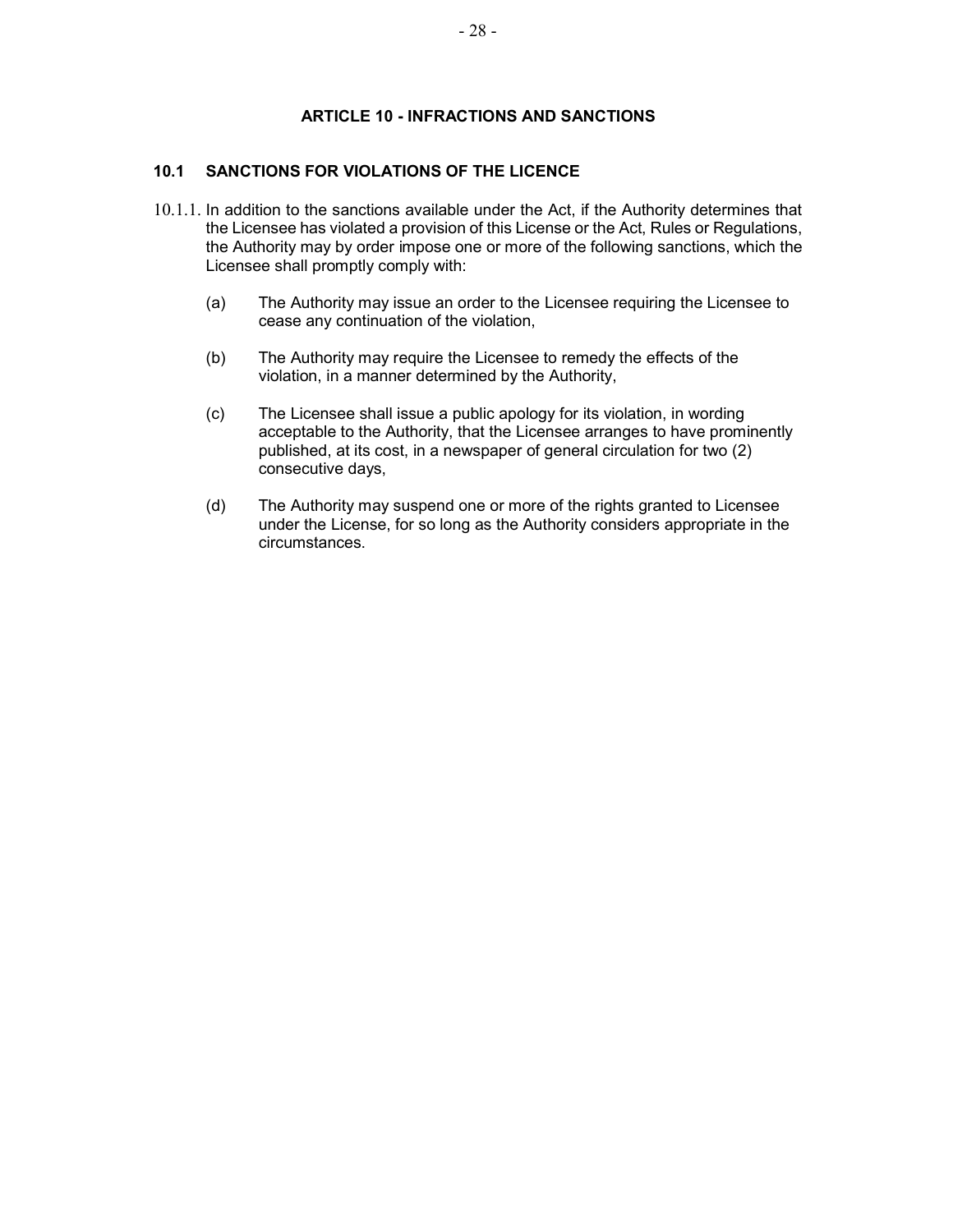# ARTICLE 11 - TERMINATION AND AMENDMENT

# 11.1 TERMINATION OF THE LICENCE

11.1.1. The License shall remain in force until it is terminated by one of the following events:

- (a) The term of the License expires without renewal;
- (b) The Licensee agrees to the termination of this License; or
- (c) The License is suspended, terminated or revoked in accordance with the Act, Rules or Regulations, or the provisions of this License.

### 11.2 AMENDMENT

11.2.1. Subject to the provisions of this License, the Authority and the Licensee may, at any time by mutual consent and through written agreement or pursuant to and in accordance with the provisions of this License, the Act, the Rules, the Policy and the Regulations, amend this License.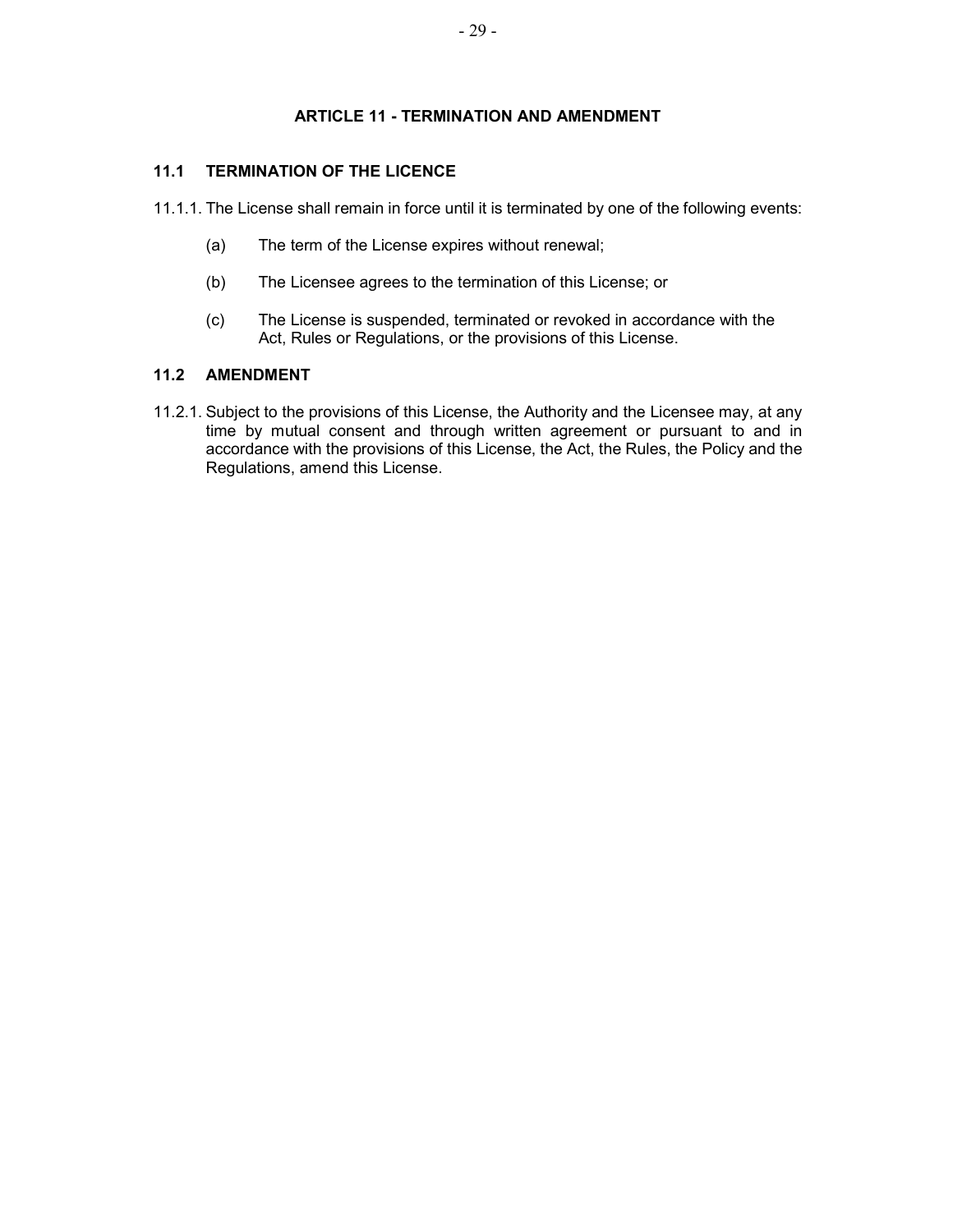## ARTICLE 12 – GENERAL

## 12.1 NO LIABILITY BY THE AUTHORITY

12.1.1. Without prejudice to the rights of the Licensee under Section 7 of the Act, no suit, prosecution or other legal proceeding shall lie against the Authority or any member or employee of the Authority in respect of anything done or intended to be done by the Authority in good faith in exercise of its powers subject to section 33 of the Act.

### 12.2 FORCE MAJEURE

12.2.1. Licensee shall have no liability for any failure or delay in complying with any provisions of this License if the failure or delay is caused by circumstances that are beyond the reasonable control of the Licensee, such as war, invasion, military operations, earthquakes, volcanoes, riots, and any like event of force majeure, provided that such exemption for liability is limited to a period equivalent to the duration of the force majeure and the Licensee has taken all appropriate precautions and reasonable measures to fulfil its obligation and that it shall within 21 days of its first occurrence notify to the Authority the same and cause of such inability and its efforts to remove such cause and remedy it's consequences.

### 12.3 COMMUNICATION WITH THE LICENSEE

12.3.1. The Licensee shall maintain on file with the Authority a current address in Pakistan for the Licensee, including telephone number, fax number and email address, and the name and title of a contact person, for the purposes of receiving communications from the Authority. Any notice or other communication to the Licensee permitted under this License may be given by hand delivering the same, or by mail, facsimile, or electronic mail addressed to the Licensee at its most recent address on file with the Authority.

#### 12.4 ASSIGNMENT OF RIGHTS

- 12.4.1 This License granted under the Act and rules shall be personal to the licensee and shall not be assigned, sub-licensed to, transferred, directly or indirectly or held on trust any person, without the prior written approval of the Authority.
- 12.4.2 The Licensee shall comply with the Rules, Policies and the Regulations, as regards transfer of this License or ownership of the Licensee.

#### 12.5 OBLIGATION UNDER POLICIES ISSUED BY FEDERAL GOVERNMENT

12.5.1. The Licensee shall be obliged to fulfill the specific obligations imposed on it under any policy directive which the Federal Government may issue from time to time under section 8 of the Act.

#### 12.6 DISPUTE RESOLUTION BETWEEN LICENSEE AND A LICENSED OPERATOR

- 12.6.1. The Licensee shall make all reasonable efforts to resolve Licensed Telecommunication Service providers' complaints or disputes without delay and without recourse to the Authority.
- 12.6.2. However, in case of any unsettled dispute the matter shall be referred to the Authority within 30 days of such a dispute. The licensee shall not discontinue or terminate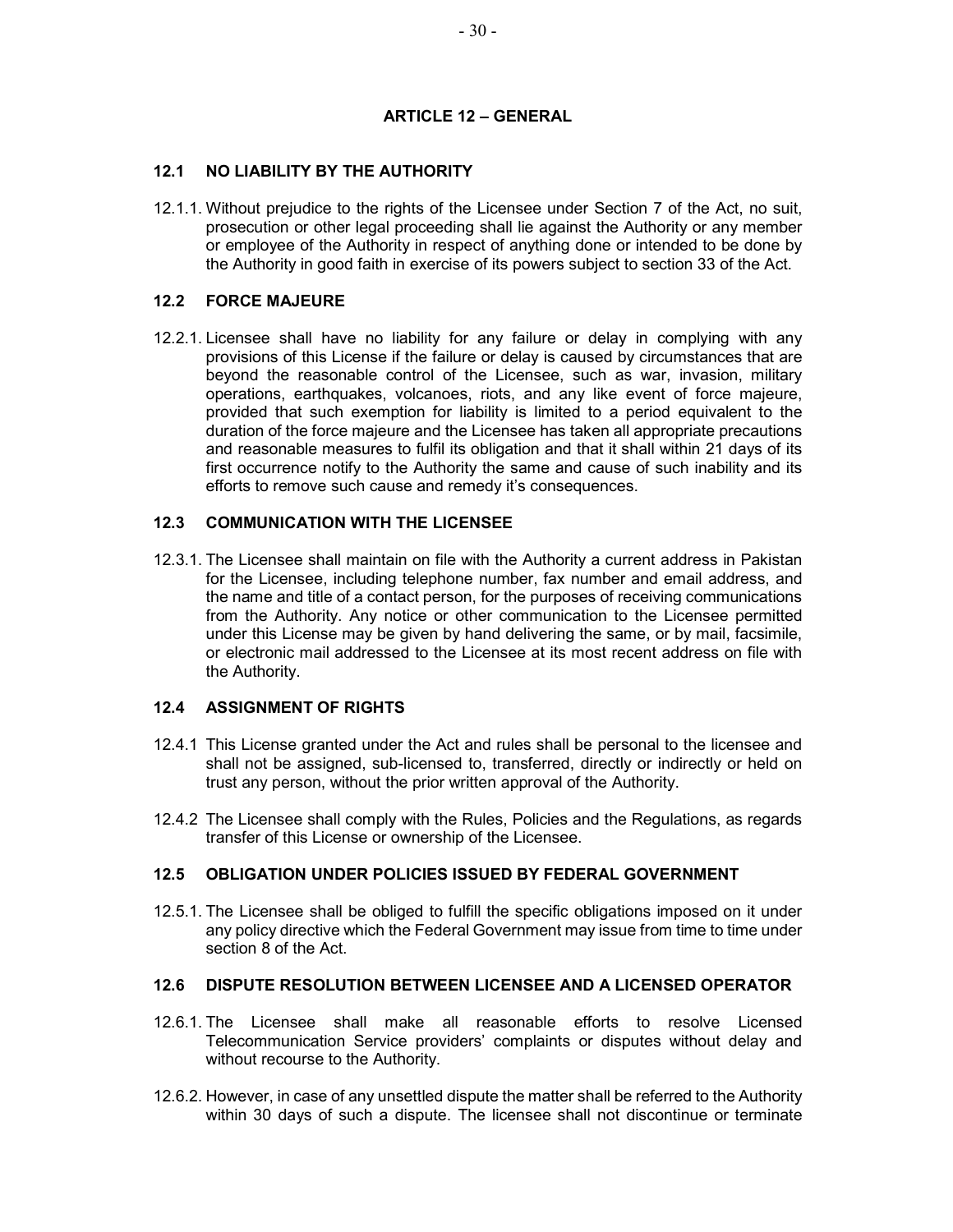provision of Licensed Services to Licensed Telecommunication Service providers with whom dispute has risen, till the decision or approval of the Authority.

12.6.3. If a complaint is filed with the Authority in connection with any dispute between the Licensee and other Licensed Telecommunication Service providers regarding any activity that is the subject of this License, the Authority may settle the dispute. Without prejudice to the appeal and revision rights established in section 7 of the Act, both the parties shall abide by any resulting decision of the Authority.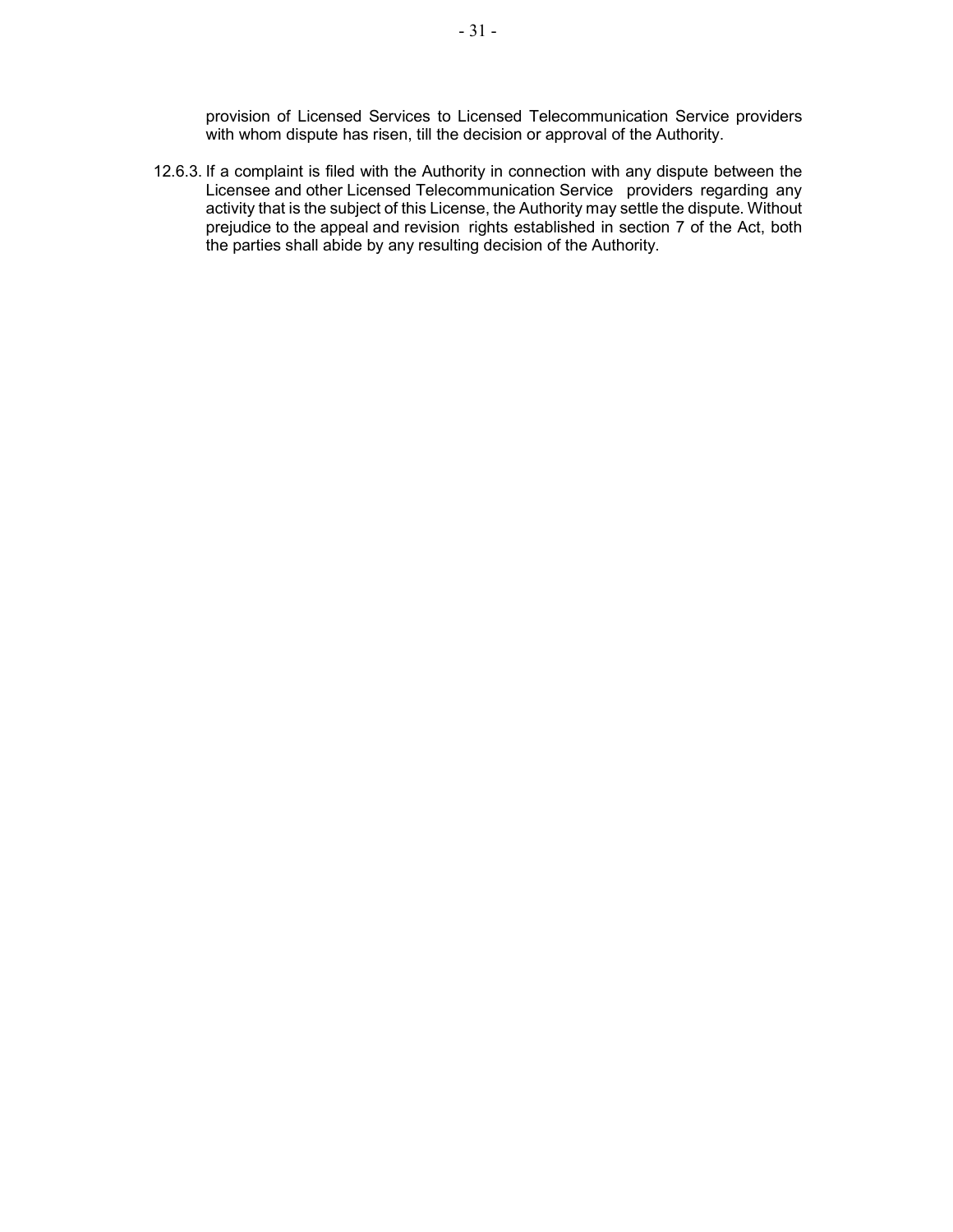### ARTICLE 13- INTERPRETATION AND DEFINITIONS

#### 13.1 INTERPRETATION

- 13.1.1 In this License, words importing the singular shall include the plural and vice versa.
- 13.1.2 Words denoting persons shall include body corporate and unincorporated associations of persons and vice versa.
- 13.1.3 The headings in this License shall not affect its interpretation.
- 13.1.4 Any reference, express or implied, to any legislation (including rules and regulations issued pursuant to that legislation) includes references to that legislation (and rules and regulations) as it may be amended or modified from time to time.

#### 13.2 DEFINITIONS

- 13.2.1. Unless the context otherwise requires, capitalized words and expressions in this License that are not otherwise defined in this License, shall be defined in the same manner as these words and expressions are defined in the Act and the Rules.
- 13.2.2. Unless the context otherwise requires, the following terms used in this License shall have the meanings indicated below:
	- a. "Act" means the Pakistan Telecommunication (Re-organization) Act 1996, including any amendment or modification of the same, or any re-enactment of the same as a law in Pakistan.
	- b. "Authority" means the Pakistan Telecommunication Authority established under section 3 of the Act.
	- c. "Availability" means ensuring timely and reliable access to and use of information.
	- d. "Basic Public Telephone Access Service" means a Local Loop Telecommunication Service providing access to the Public Switched Network and comprised of technical features which permit the establishing of a telephony channel capable of allowing users to make and receive local, long distance and international real time voice telephone calls.
	- e. "Board or FAB" means the Frequency Allocation Board established by the Federal Government in accordance with section 43 of the Act.
	- f. "Confidentiality" means preserving authorized restrictions on information access and disclosure, including means for protecting personal privacy and proprietary information.
	- g. "Connectable System" means a Licensed Telecommunications System (whether or not a public switched network) the license for which authorizes its connection to the Licensed System.
	- h. "Critical Data" means data related to the Licensee, its users/customers which is retained by the Licensee and such information which is critical for the operations, confidentiality and security of the Licensed Systems including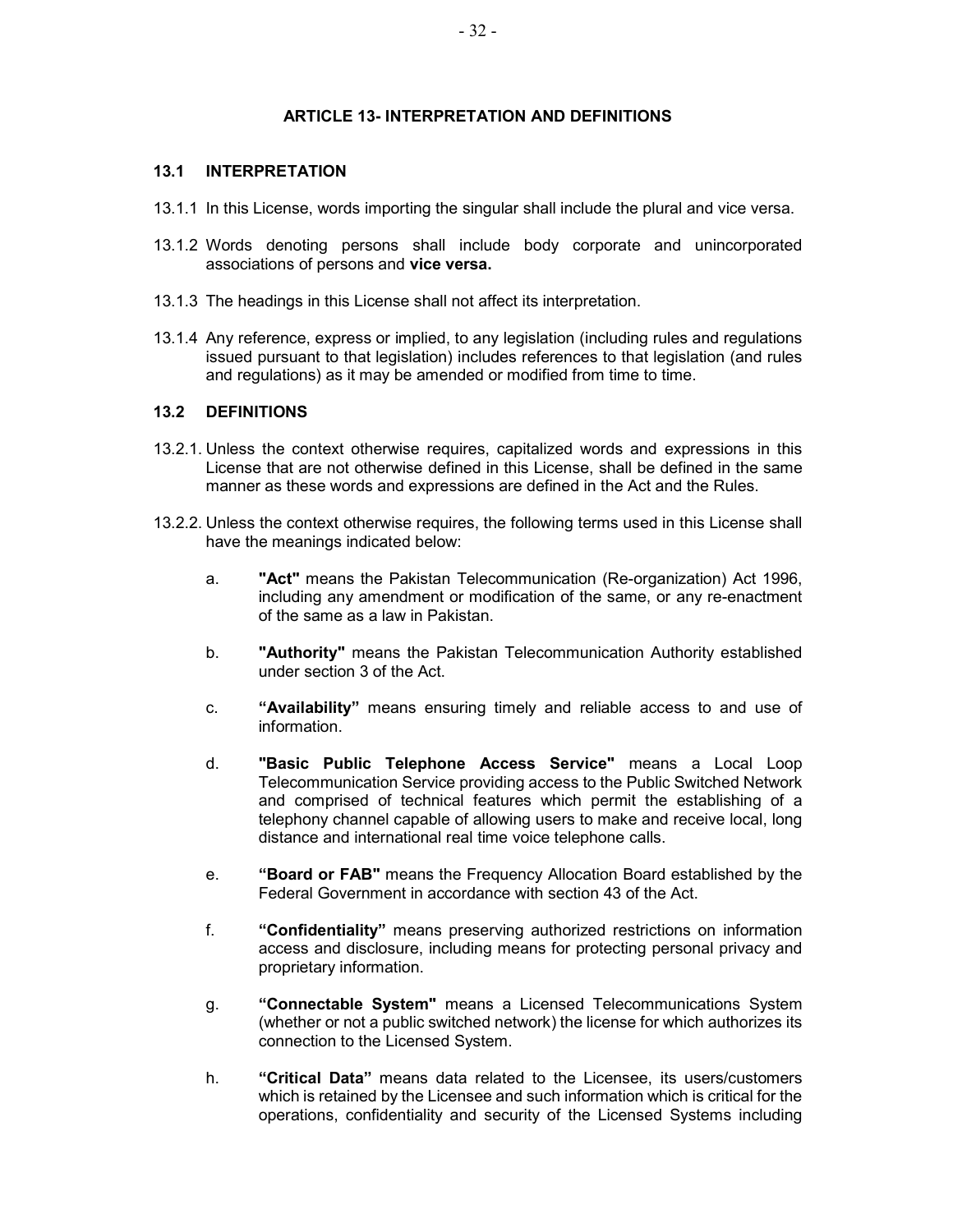voice/data communication of its users/customers being handled by the Licensee.

- i. "Critical Infrastructure" means telecommunication equipment/assets whether physical or virtual, which are vital for the provision of the Licensed Services and for storing, processing and transferring Critical Data.
- j. "Earth Station" means a station located either on the Earth's surface or within the major portion of the earth's atmosphere and intended for communication with one or more space stations; or with one or more stations of the same kind by means of one or more reflecting satellites or other objects in space. Any earth station used for access is termed as a Terminal Earth Station.
- k. **"Effective Date"** means the date on which this License is granted by the Authority.
- l. "Federal Government" means the Federal Government of Pakistan.
- m. **"Financial Year"** means the period of twelve (12) months in respect of which any financial statement of the Licensee is made up and laid before in general meeting.
- n. **"Freephone Service"** means the service of routing a telephone call with a nongeographic number, with no charge to the calling party.
- o. "Gateway Earth Station" is used for an earth station that acts as a gateway to a public network.
- p. "Gross Revenue" means the turnover or gross income exclusive of sales tax or any other tax levied by the Government from time to time which is charged and collected by the Licensee at the time of sale and deposited with the tax authorities and trade discount shown on invoices or bills, derived from sale of goods or from rendering or supplying services or benefits or from execution of contracts for Licensed Services or business;
- q. "GMPCS Service" or "Global Mobile Personal Communications Service" means the provision of Telecommunication services directly to end users from a constellation of satellites and though the use of mobile Terminal Equipment.
- r. "Integrity" means guarding against improper information modification or destruction, and includes ensuring information non-repudiation and authenticity.
- s. **"Intelligence"** means any speech, sound, data, signal, writing, image or video;
- t. "Interconnection Agreement" means an agreement between the Licensee and another operator entered into in accordance with Article 9.
- u. "Interconnection Rules" means the Rules relating to interconnection.
- v. "International Telephony Service" means any direct or indirect telecommunication service, whether or not in digital form, conveyed by any means between a point in Pakistan and a point in another country,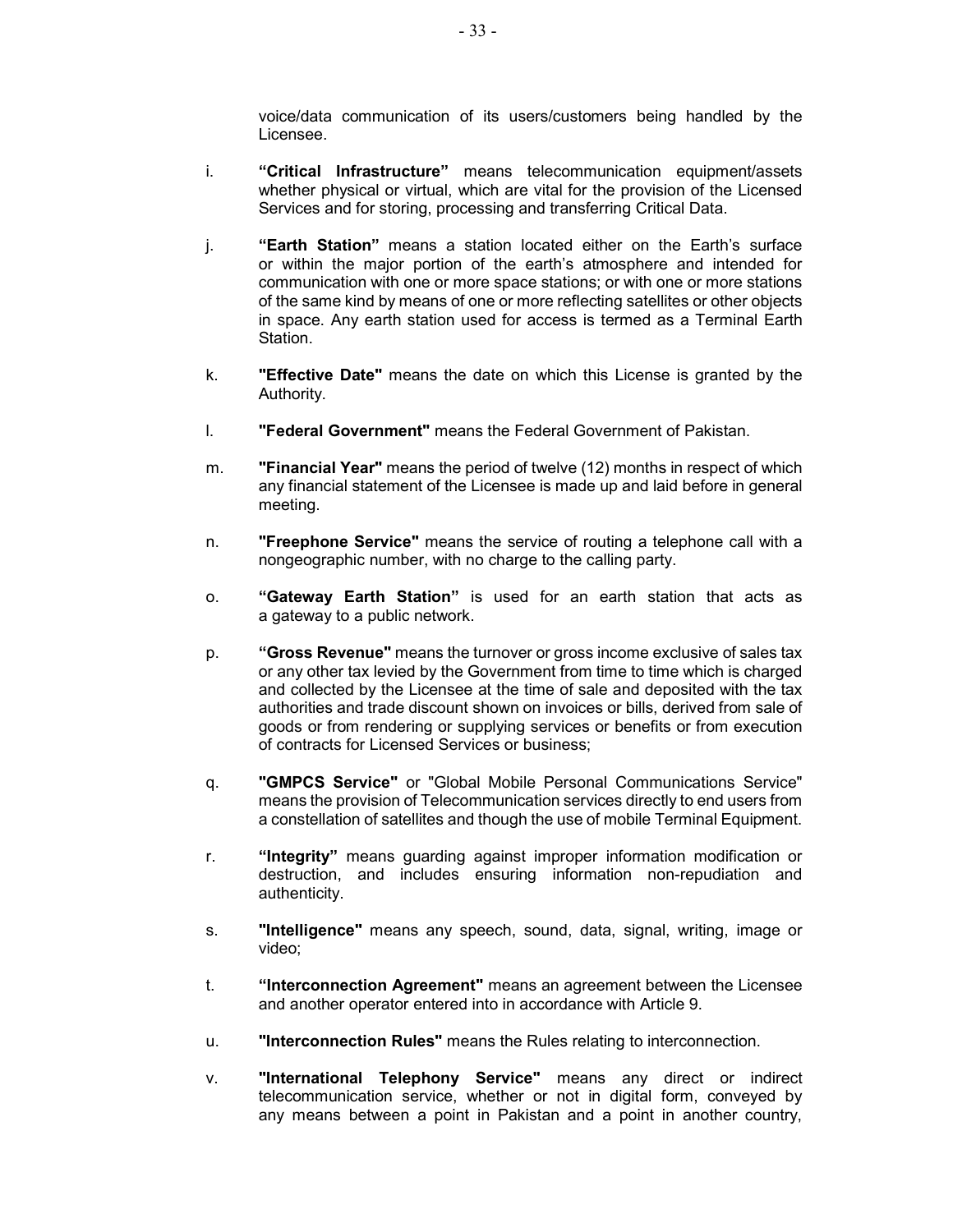other than radio/broadcasting or television broadcasting;

- w. "ITU" means the International Telecommunications Union.
- x. "License" means this License, the terms and conditions applicable thereto, and any amendments thereto.
- y. "Licensed Services" means all Mandatory Services and other Telecommunication Services not prohibited under this license.
- z. "Licensed System" means the Telecommunication Systems for which the Licensee is granted the rights in this License.
- aa. "Licensed Territory" means whole territory of Pakistan other than the Gilgit-Baltistan and the territories that lie in Azad Jammu and Kashmir.
- bb. "Limited Mobility Communication Service" means a wireless based Telecommunication Service that satisfies all of the following conditions (a) it follows the numbering plan established by the Authority for the public fixed switched network, (b) in which customers cannot authenticate or use their terminal equipment with a Telecommunication System of another licensee, (c) in which a customer's terminal equipment may obtain access to the service using a single pre-defined cell, having maximum radius up to local call charging area , and (d) in which no inter-cell hand over and roaming with other networks is allowed.
- cc. "Local Calling Area" means the geographic area that belongs to National Destination Code.
- dd. "Local Loop" means a communication channel, provided with or without a pair of wire(s) or cable(s), from a switching center to a customer's telephone or other Terminal Equipment.
- ee. "LL Operator" means a Local Loop Operator, including PTCL, which is licensed to establish, maintain and operate a public fixed switched network for the provision of Local Loop service.
- ff. "Long Distance" means end to end communication between points (a) that are located in different Telecom Regions,(b) that are not in the same Local Calling Area, or (c) between points that re located more than 25 kilometers apart, or such other distance apart as the Authority may, by Regulation, specify.
- gg. "Long Distance and International" means Long Distance and end to end communication between points that are located in Pakistan with points that are located outside of Pakistan.
- hh. "LDI Operators" means a Long Distance and International Operator, including PTCL, which is licensed to establish, maintain and operate a public fixed switched network for the provision of nation-wide long distance and international telephony service.
- ii. "Mandatory Services" means the Telecommunication Services that the Licensee must provide under this License, and which are described in clause 2.1 herein.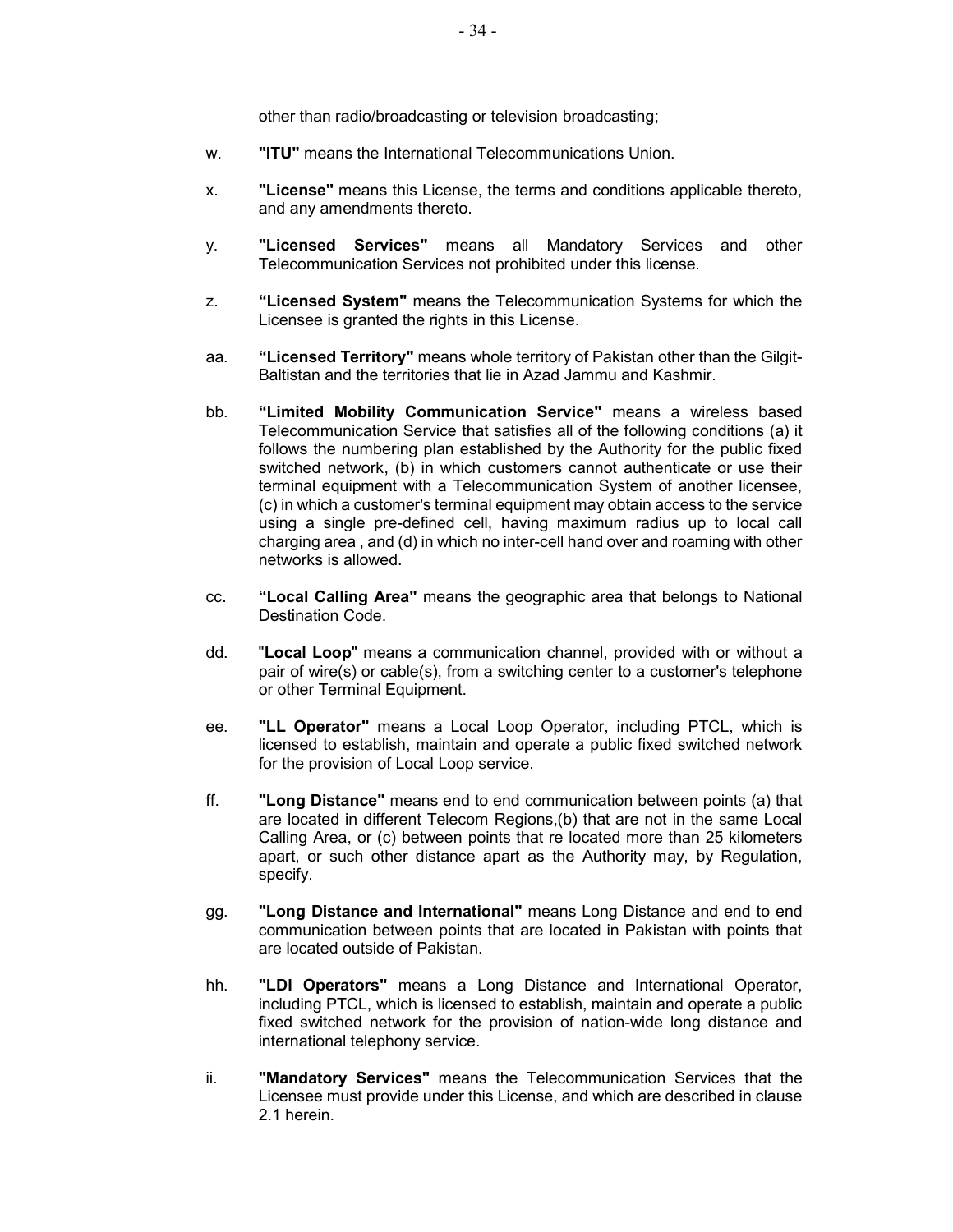- jj. "Mobile Communication Service" means a wireless-based Telecommunication Service where the Terminal Equipment maybe connected to the Telecommunication System by wireless means and used while in motion.
- kk. "National Destination Code" identifies geographic area within a country or identifies a subscriber within a particular geographic area in a country.
- ll. "Network Connection Point" is a location at which other Operators can send to or receive from the Licensee voice or data traffic originated by or destined for the Licensee's customers.
- mm. "Network Termination Point" means any point of termination on a Telecommunication System at which Terminal Equipment may be connected.
- nn. "NIST" means National Institute of Standards and Technology.
- oo. "Number Portability" means a facility provided by any licensed provider of Telephone Services to another such Licensee which enables any user to whom a telephone number has been assigned to continue to be provided with Services using the same number irrespective of the identity of the service provider providing the service.
- pp. "Non- SMP Operator" means an Operator which is not SMP Operator.
- qq. "NWD" means Nation Wide Dialing.
- rr. **"Operator"** means any person authorized by a license issued/ granted by the Authority to provide Telecommunication Services of any kind or to establish, maintain and operate a Telecommunication System
- ss. **"Premium Rate Service"** means the service of routing a telephone call with a non-geographic number with a premium rate charged to the calling party, or such other or further definition as the Authority may, by Regulation, specify.
- tt. "Private Circuit" means a telecommunication service that provides for transmission capacity for dedicated circuits between specific locations and does not enable the user to control the switching functions.
- uu. "Public Data Services" means a service established and operated for the specific purpose of providing data communication service to the public over a communication network.
- vv. "PTCL" means the Pakistan Telecommunication Company Limited, or any successor thereto.
- ww. "Public Voice Telephone Services" means the commercial provision to the public of the transmission and switching of voice in real time between public switched Network Termination Points, enabling any user to use equipment connected to such a Network Termination Point to communicate with a user connected to another Network Termination Point.
- xx. "Region" means a Telecommunication Region as determined by the Authority.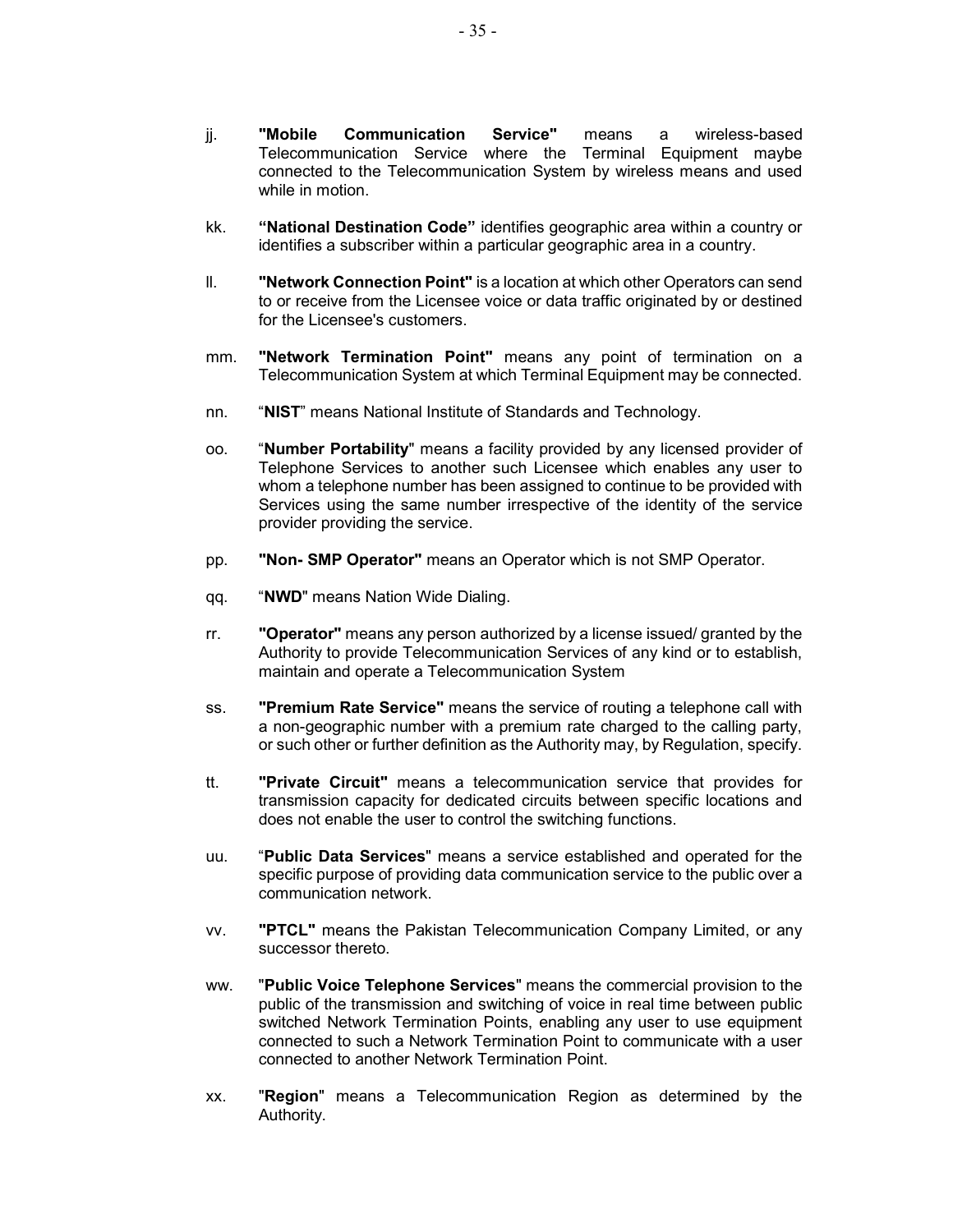- yy. "Regulations" means all and any regulations, regulatory orders, guidelines or binding regulatory documents issued by the Authority in accordance with its powers under the Act.
- zz. "Rules" means all or any rules issued from time to time under the Act.
- aaa. "SMP" means significant market power as that term is defined in the Rules.
- bbb. "SMP Operator" means an Operator determined by the Authority as significant market power operator in accordance with the provisions of the Rules.
- ccc. "VSAT" means very small aperture terminal.
- ddd. "VSAT Services" means satellite communications services utilizing very small aperture terminals capable of satellite communications.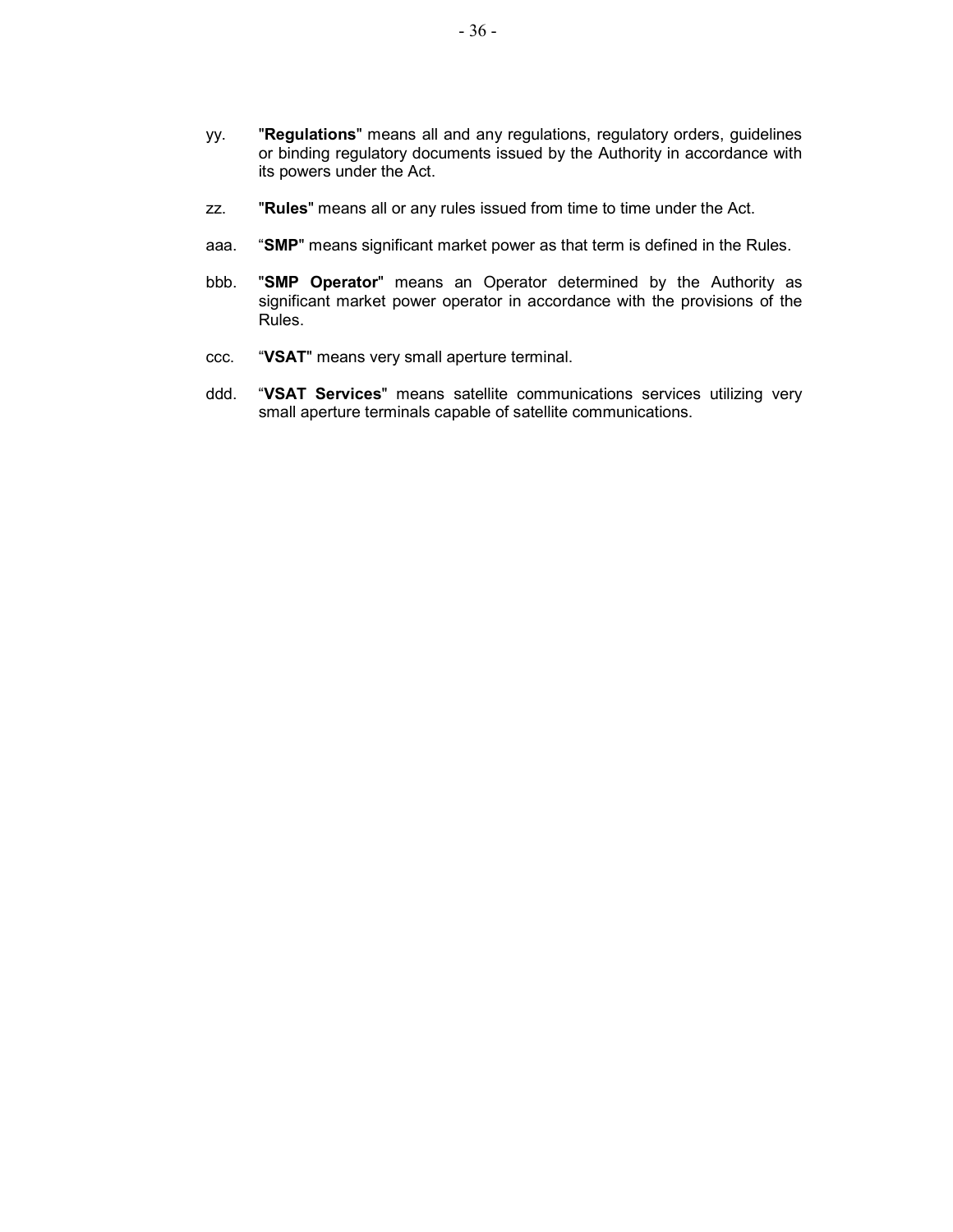# APPENDIX 1 - RADIO FREQUENCY SPECTRUM ASSIGNMENT, TERMS AND **CONDITIONS**

# 1.1 RADIO FREQUENCY SPECTRUM ASSIGNED TO LICENSEE

1.1.1. Subject to the terms and conditions of this License, the Licensee is assigned the following radio frequency spectrum for use in providing the Licensed Services in the following locations: [Only Applicable when Assigned by FAB/ PTA]

# 1.2 RADIO FREQUENCY SPECTRUM PERFORMANCE REQIREMENTS

- 1.2.1. Prior to 18 (eighteen) months from the Effective Date the Licensee shall establish, maintain and operate in each location identified in clause 1.1.1 of this Appendix 1, as part of its Licensed System, the links and radio base stations that operate on the radio frequency spectrum assigned to Licensee and described in this Appendix 1.
- 1.2.2. The assignment to Licensee of radio frequency spectrum with respect to a link or radio base station pursuant to this License shall terminate if at any time the Licensee ceases to use the link or radio base station on a continuous basis as part of its Licensed System.

### 1.3 FEES RELATED TO RADIO FREQUENCY SPECTRUM

- 1.3.1 In addition to any other fees payable by the Licensee under the License, the Licensee shall pay an initial fee to the Authority in the amount of: [Only Applicable when Assigned by FAB/ PTA]
- 1.3.2 In addition to any other fees payable by the Licensee under the License, the Licensee shall pay an annual fee to the Authority in the amount of: [Only Applicable when Assigned by FAB/ PTA]
- 1.3.3 The annual fees in clause 1.3.2 of this Appendix 1 are subject to revision at any time and from time to time in accordance with the provisions of rules or regulations that may come into effect concerning fees and other charges for radio frequency spectrum.